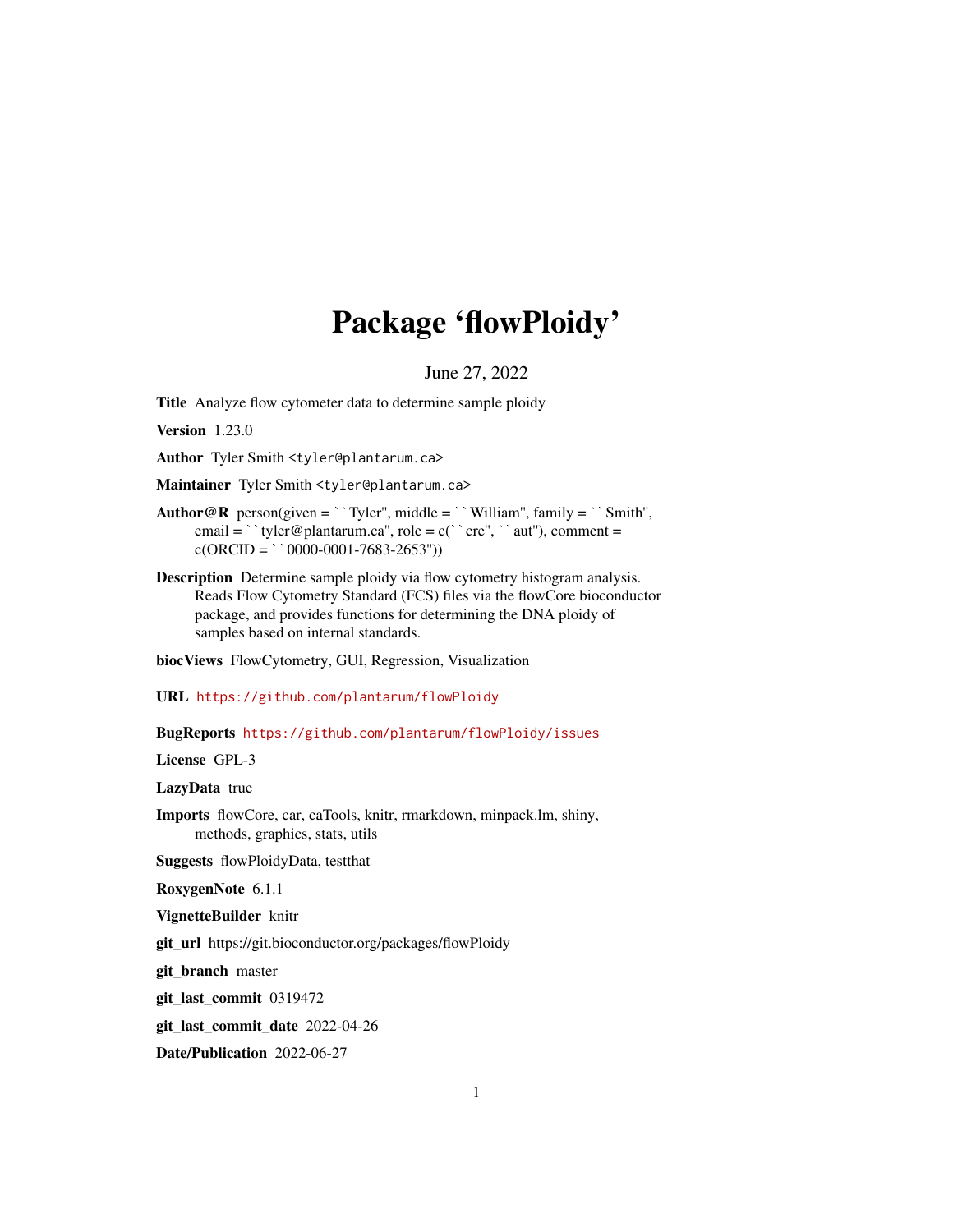# <span id="page-1-0"></span>R topics documented:

|  | 3              |
|--|----------------|
|  | 5              |
|  | 6              |
|  | $\overline{7}$ |
|  |                |
|  |                |
|  |                |
|  |                |
|  |                |
|  |                |
|  |                |
|  |                |
|  |                |
|  |                |
|  |                |
|  |                |

#### **Index** [24](#page-23-0)

<span id="page-1-1"></span>browseFlowHist *browseFlowHist*

#### Description

Visually assess and correct histogram fits

# Usage

browseFlowHist(flowList, debug = FALSE)

# Arguments

| flowList | either a FlowHist object, or a list of FlowHist objects |
|----------|---------------------------------------------------------|
| debug    | boolean, turns on debugging messages                    |

# Details

Visually assess histogram fits, correcting initial values, and selecting model components.

This function will open a browser tab displaying the first [FlowHist](#page-6-1) object from the argument flowList. Using the interface, the user can modify the starting values for the histogram peaks, select different debris model components, toggle the linearity option, select which peak to treat as the standard, and, if multiple standard sizes are available, select which one to apply.

See the "Getting Started" vignette for a tutorial introduction.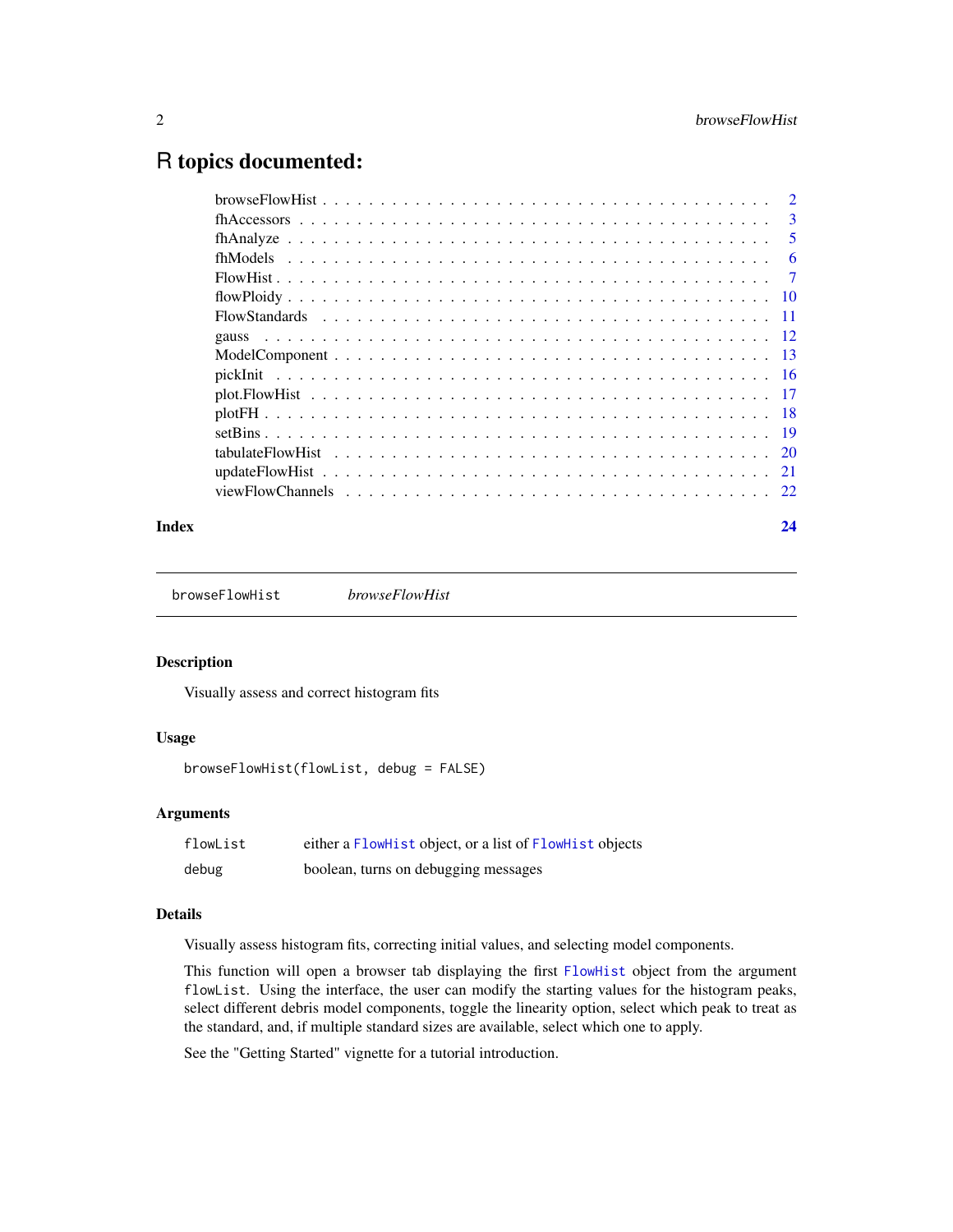#### <span id="page-2-0"></span>fhAccessors 3

# Value

Returns the list of [FlowHist](#page-6-1) objects, updated by any changes made in the GUI.

#### Author(s)

Tyler Smith

# Examples

```
library(flowPloidyData)
batch1 <- batchFlowHist(flowPloidyFiles(), channel = "FL3.INT.LIN")
## Not run:
batch1 <- browseFlowHist(batch1)
```
## End(Not run)

<span id="page-2-1"></span>fhAccessors *FlowHist Accessors*

# Description

Functions to access slot values in [FlowHist](#page-6-1) objects

# Usage

fhGate(fh) fhLimits(fh)

fhSamples(fh)

fhPeaks(fh) fhInit(fh)

fhComps(fh)

fhModel(fh)

fhSpecialParams(fh)

fhArgs(fh)

fhNLS(fh)

fhCounts(fh)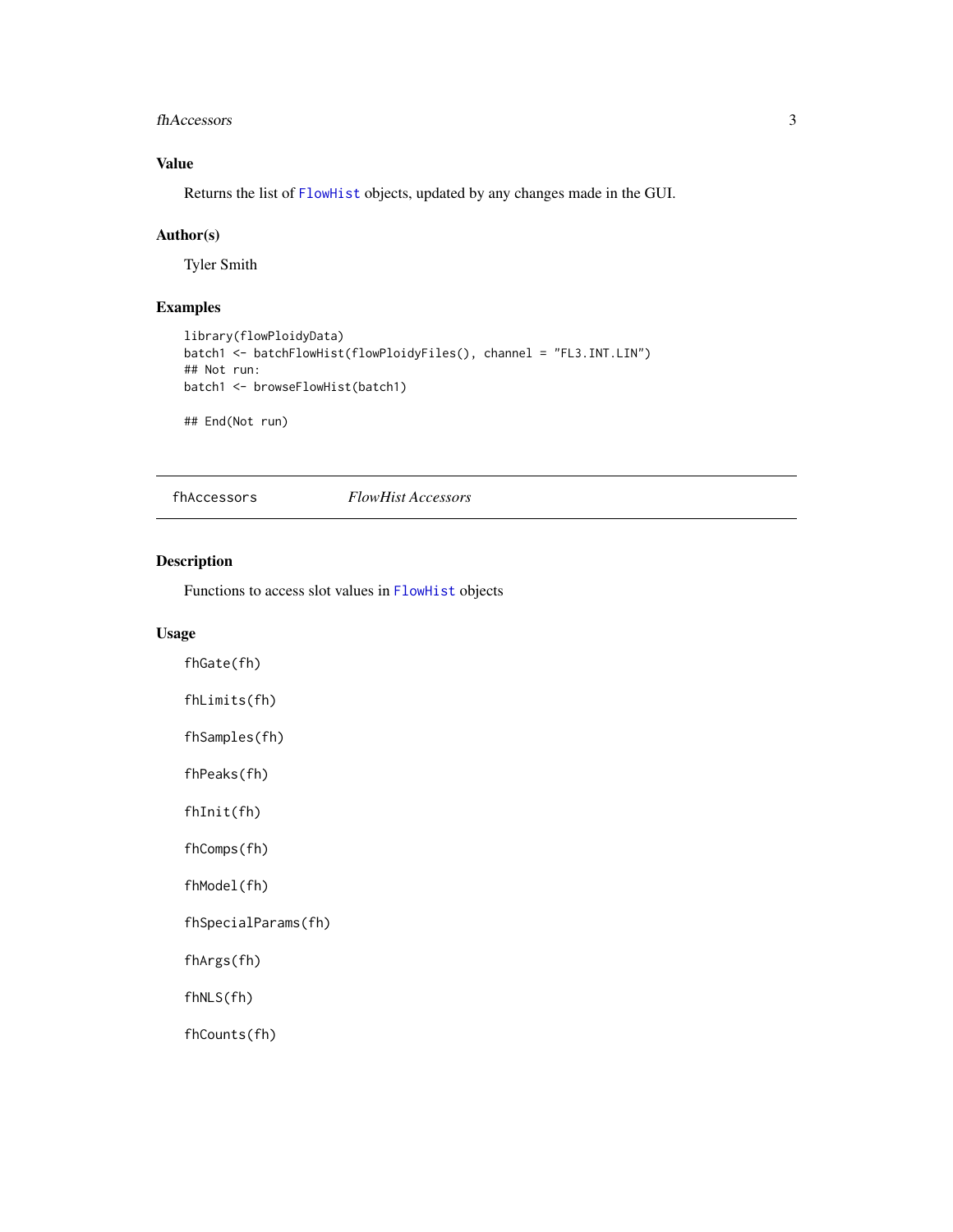#### 4 fhAccessors

fhCV(fh)

fhRCS(fh)

fhFile(fh)

fhChannel(fh)

fhBins(fh)

fhLinearity(fh)

fhDebris(fh)

fhHistData(fh)

fhRaw(fh)

fhStandards(fh)

fhStdPeak(fh)

fhStdSelected(fh)

fhStdSizes(fh)

fhOpts(fh)

fhG2(fh)

fhAnnotation(fh)

fhFail(fh)

# Arguments

fh a [FlowHist](#page-6-1)

# Details

For normal users, these functions aren't necessary. Overly curious users, or those wishing to hack on the code, may find these useful for inspecting the various bits and pieces inside a [FlowHist](#page-6-1) object.

The versions of these functions that allow modification of the [FlowHist](#page-6-1) object are not exported. Functions are provided for users to update [FlowHist](#page-6-1) objects in a safe way.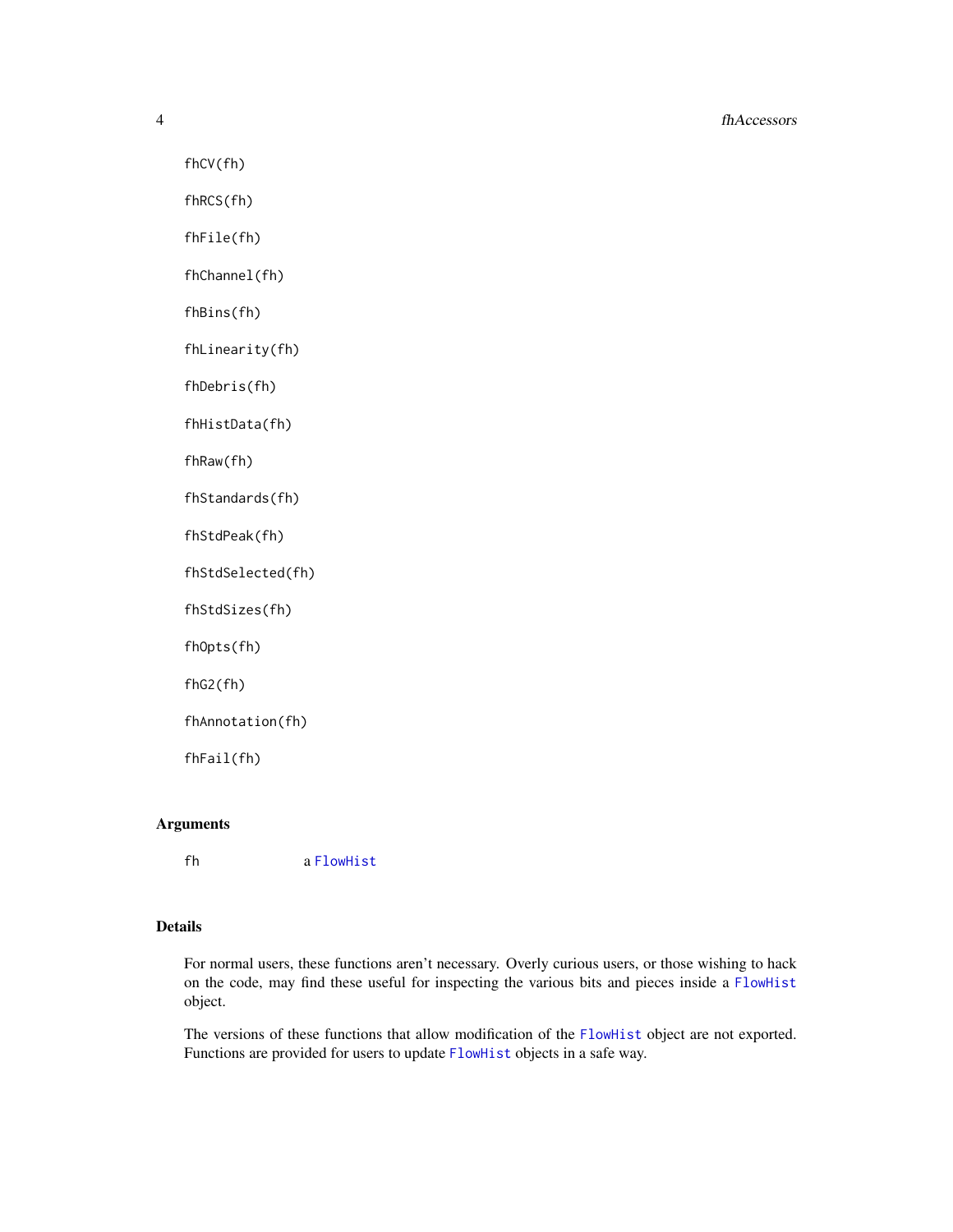# <span id="page-4-0"></span>fhAnalyze 5

# Value

Used to access a slot, returns the value of the slot. Used to update the value of a slot, returns the updated [FlowHist](#page-6-1) object.

# Author(s)

Tyler Smith

#### Examples

```
library(flowPloidyData)
fh1 <- FlowHist(file = flowPloidyFiles()[1], channel = "FL3.INT.LIN")
fhModel(fh1) ## prints the model to screen
```
<span id="page-4-1"></span>fhAnalyze *fhAnalyze*

# Description

Complete non-linear regression analysis of FlowHist histogram data

#### Usage

fhAnalyze(fh)

# Arguments

fh a [FlowHist](#page-6-1) object

# Details

Completes the NLS analysis, and calculates the modelled events and CVs for the result.

# Value

a [FlowHist](#page-6-1) object with the analysis (nls, counts, cv, RCS) slots filled.

#### Author(s)

Tyler Smith

### See Also

[FlowHist](#page-6-1)

#### Examples

```
library(flowPloidyData)
fh1 <- FlowHist(file = flowPloidyFiles()[1], channel = "FL3.INT.LIN")
fh1 <- fhAnalyze(fh1)
```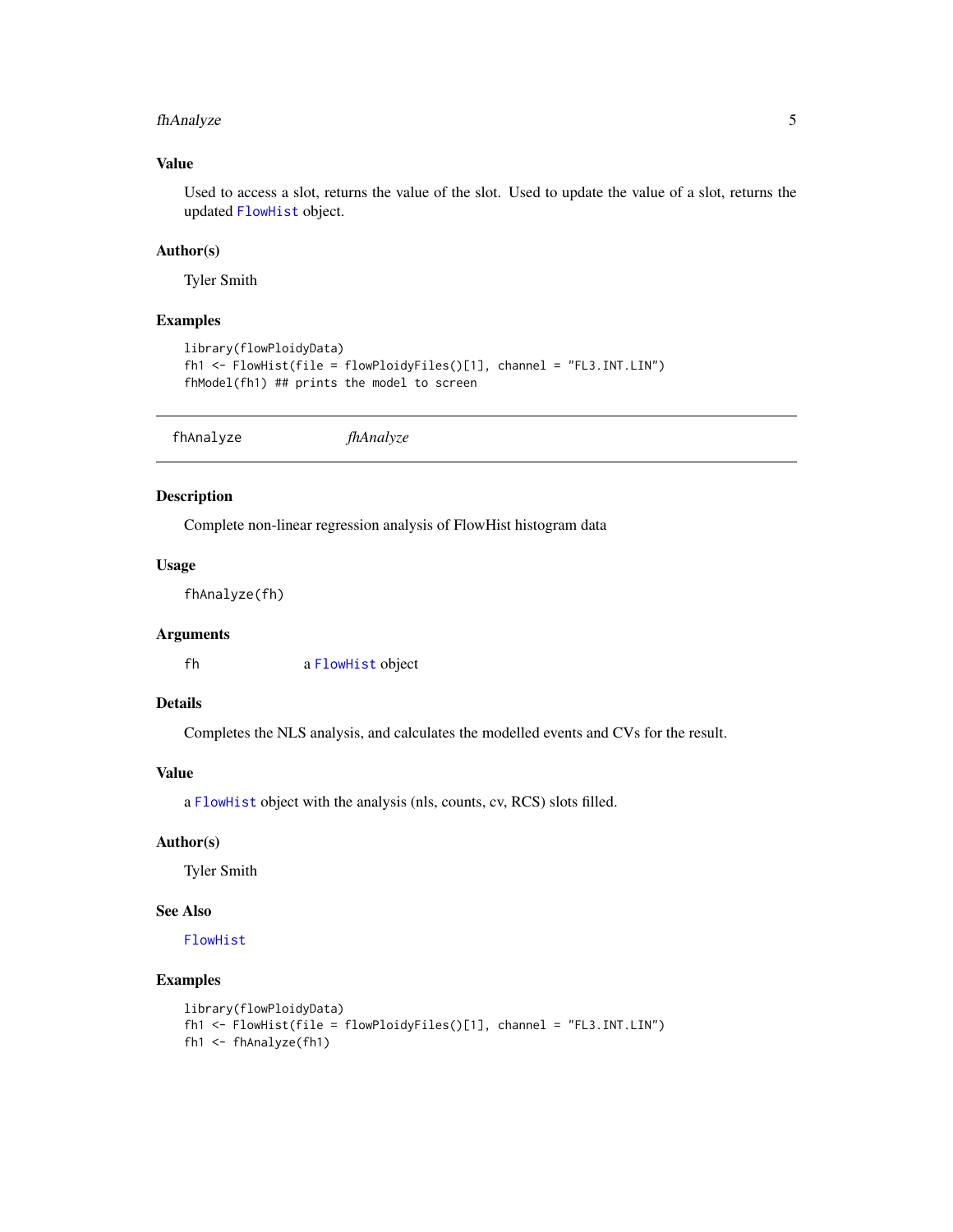<span id="page-5-0"></span>

# <span id="page-5-1"></span>Description

Functions for assembling non-linear regression models for [FlowHist](#page-6-1) objects.

#### Usage

```
addComponents(fh)
dropComponents(fh, components)
setLimits(fh)
makeModel(fh, env = parent.frame())
```
# Arguments

| fh         | a FlowHist object                                                                                                            |
|------------|------------------------------------------------------------------------------------------------------------------------------|
| components | character, a vector of ModelComponent names.                                                                                 |
| env        | an R environment. Don't change this, it's R magic to keep the appropriate envi-<br>ronment in scope when building our model. |

## Details

[addComponents](#page-5-1) examines the model components in fhComponents and includes the ones that pass their includeTest.

[dropComponents](#page-5-1) removes a component from the [FlowHist](#page-6-1) model

[setLimits](#page-5-1) collates the parameter limits for the model components included in a [FlowHist](#page-6-1) object. (could be called automatically from [addComponents](#page-5-1), as it already is from [dropComponents](#page-5-1)?)

[makeModel](#page-5-1) creates a model out of all the included components.

# Value

The updated [FlowHist](#page-6-1) object.

#### Author(s)

Tyler Smith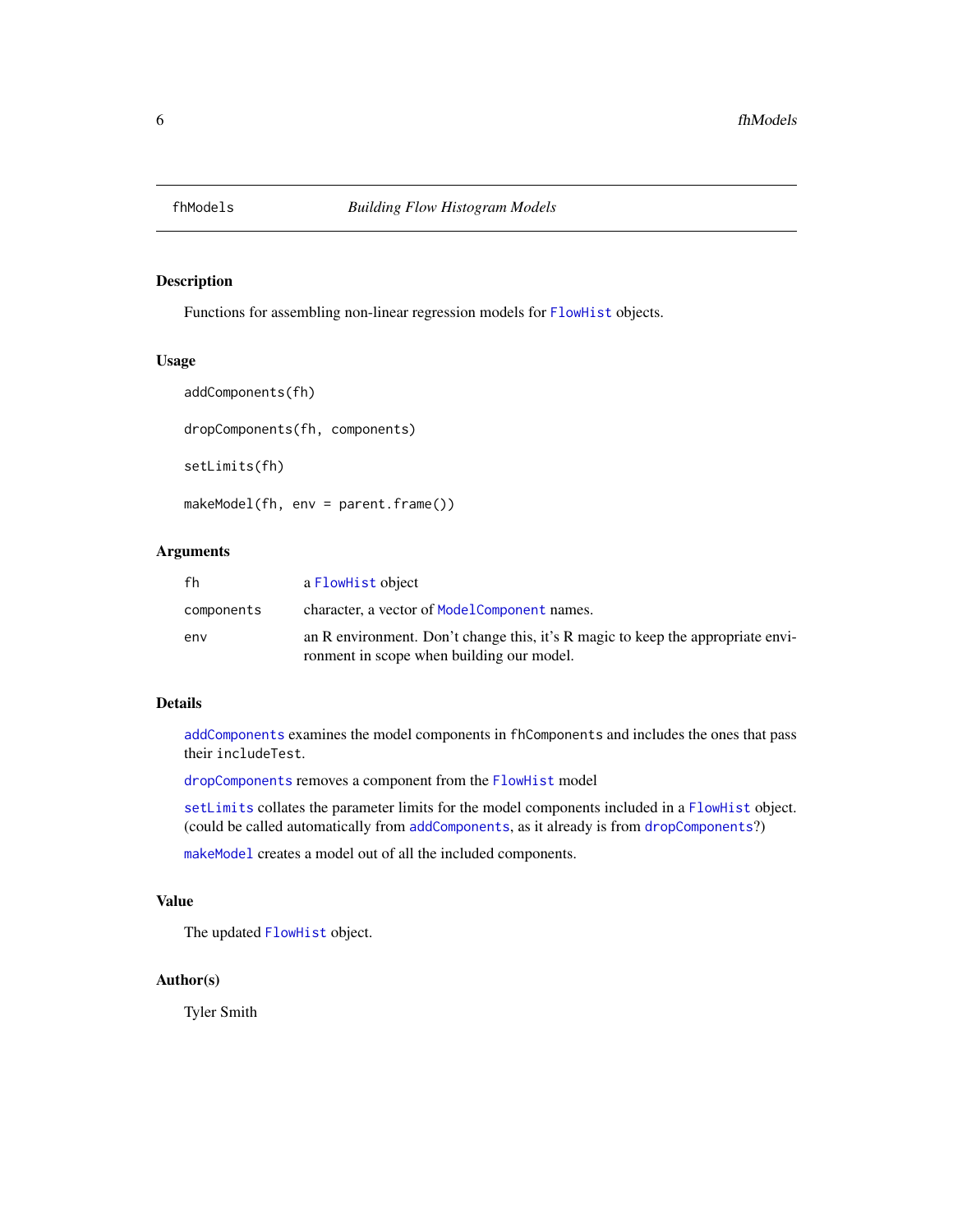<span id="page-6-1"></span><span id="page-6-0"></span>

# <span id="page-6-2"></span>Description

Creates a [FlowHist](#page-6-1) object from an FCS file, setting up the histogram data for analysis.

# Usage

```
FlowHist(file, channel, bins = 256, analyze = TRUE,
  linearity = "variable", debris = "SC", samples = 2, pick = FALSE,
 standards = 0, g2 = TRUE, debrisLimit = 40, ...)
```
batchFlowHist(files, channel, verbose = TRUE, ...)

# Arguments

| file        | character, the name of the single file to load                                                                                                                                                                                                      |
|-------------|-----------------------------------------------------------------------------------------------------------------------------------------------------------------------------------------------------------------------------------------------------|
| channel     | character, the name of the data column to use                                                                                                                                                                                                       |
| bins        | integer, the number of bins to use to aggregate events into a histogram                                                                                                                                                                             |
| analyze     | logical, if TRUE the model will be analyzed immediately                                                                                                                                                                                             |
| linearity   | character, either "variable", the default, or "fixed". If "fixed", linearity is fixed at<br>2; if "variable", linearity is fit as a model parameter.                                                                                                |
| debris      | character, either "SC", the default, "MC", or "none", to set the debris model<br>component to the Single-Cut or Multi-Cut models, or to not include a debris<br>component (such as for gated data).                                                 |
| samples     | integer; the number of samples in the data. Default is 2 (unknown and standard),<br>but can be set to 3 if two standards are used, or up to 6 for endopolyploidy<br>analysis.                                                                       |
| pick        | logical; if TRUE, the user will be prompted to select peaks to use for starting<br>values. Otherwise (the default), starting values will be detected automatically.                                                                                 |
| standards   | numeric; the size of the internal standard in pg. When loading a data set where<br>different samples have different standards, a vector of all the standard sizes. If<br>set to 0, calculation of pg for the unknown sample will not be done.       |
| g2          | a logical value, default is TRUE. Should G2 peaks be included in the model?                                                                                                                                                                         |
| debrisLimit | an integer value, default is 40. Passed to cleanPeaks. Peaks with fluorescence<br>values less than debrisLimit will be ignored by the automatic peak-finding<br>algorithm. Used to ignore the debris often found at the left side of the histogram. |
|             | additional arguments passed from batchFlowHist to FlowHist, or to assorted<br>helper functions. See findPeaks (arguments window and smooth)                                                                                                         |
| files       | character, a vector of file names to load, or a single character value giving the<br>path to a directory; if the latter, all files in the directory will be loaded                                                                                  |
| verbose     | logical; if TRUE, batchFlowHist will list files as it processes them.                                                                                                                                                                               |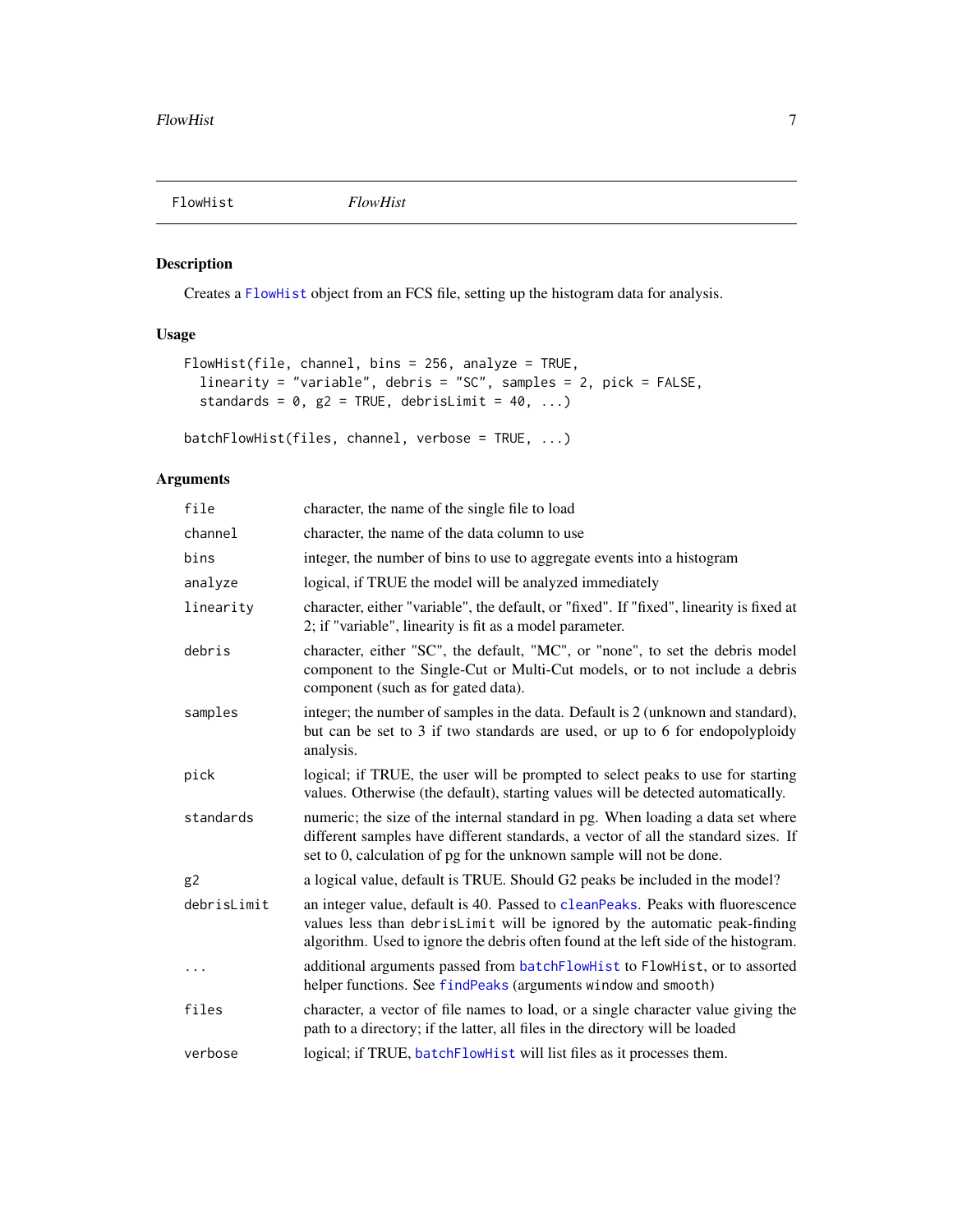#### <span id="page-7-0"></span>Details

For most uses, simpling calling [FlowHist](#page-6-1) with a file, channel, and standards argument will do what you need. The other arguments are provided for optional tuning of this process. In practice, it's easier to correct the model fit using [browseFlowHist](#page-1-1) than to determine 'perfect' values to pass in as arguments to [FlowHist](#page-6-1).

Similarly, [batchFlowHist](#page-6-2) is usually used with only the files, channel, and standards arguments.

In operation, [FlowHist](#page-6-1) starts by reading an FCS file (using the function [read.FCS](#page-0-0) internally). This produces a [flowFrame](#page-0-0) object, which we extend to a [FlowHist](#page-6-1) object as follows:

- 1. Extract the fluorescence data from channel.
- 2. Remove the top bin, which contains off-scale readings we ignore in the analysis.
- 3. Remove negative fluorescence values, which are artifacts of instrument compensation
- 4. Removes the first 5 bins, which often contain noisy values, probably further artifacts of compensation.
- 5. aggregates the raw data into the desired number of bins, as specified with the bins argument. The default is 256, but you may also try 128 or 512. Any integer is technically acceptable, but I wouldn't stray from the default without a good reason. (I've never had a good reason!)
- 6. identify model components to include. All [FlowHist](#page-6-1) objects will have the single-cut debris model and the G1 peak for sample A, and the broadened rectangle for the S-phase of sample A. Depending on the data, additional components for the G2 peak and sample B (G1, G2, s-phase) may also be added. The debris argument can be used to select the Multi-Cut debris model instead, or this can be toggled in [browseFlowHist](#page-1-1)
- 7. Build the NLS model. All the components are combined into a single model.
- 8. Identify starting values for Gaussian (G1 and G2 peaks) model components. For reasonably clean data, the built-in peak detection is ok. You can evaluate this by plotting the [FlowHist](#page-6-1) object with the argument init = TRUE. The easiest way to fix bad peak detection is via the [browseFlowHist](#page-1-1) interface. You can also play with the window and smooth arguments (which is tedious!), or pick the peaks visually yourself with pick = TRUE.
- 9. Finally, we fit the model and calculate the fitted parameters. Model fitting is suppressed if the analyze argument is set as FALSE

#### Value

[FlowHist](#page-6-1) returns a [FlowHist](#page-6-1) object.

[batchFlowHist](#page-6-2) returns a list of [FlowHist](#page-6-1) objects.

#### **Slots**

raw a flowFrame object containing the raw data from the FCS file

channel character, the name of the data column to use

bins integer, the number of bins to use to aggregate events into a histogram

linearity character, either "fixed" or "variable" to indicate if linearity is fixed at 2 or fit as a model parameter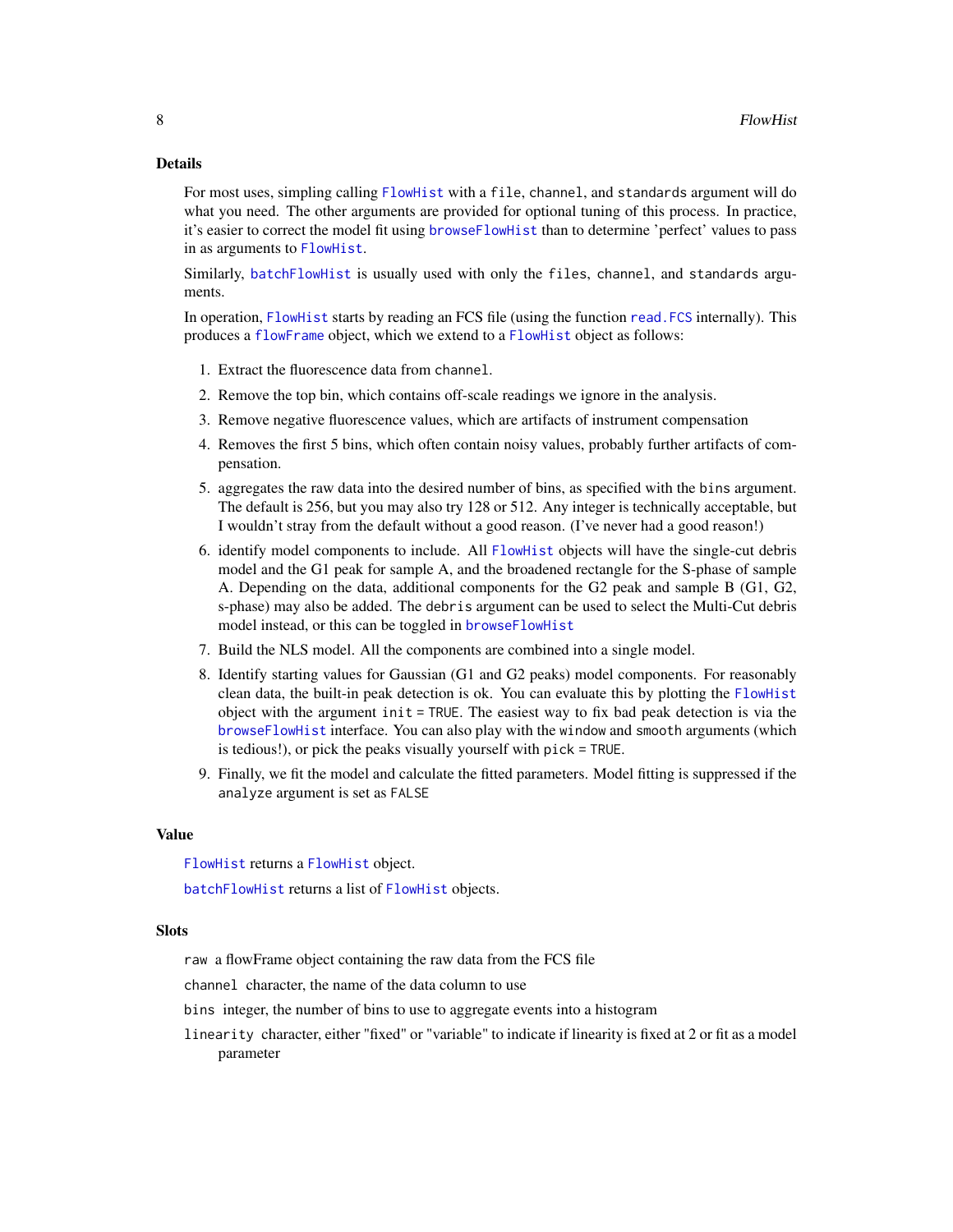- <span id="page-8-0"></span>debris character, either "SC" or "MC" to indicate if the model should include the single-cut or multi-cut model
- gate logical, a vector indicating events to exclude from the analysis. In normal use, the gate will be modified via interactive functions, not set directly by users.
- histdata data.frame, the columns are the histogram bin number (xx), florescence intensity (intensity), and the raw single-cut and multi-cut debris model values (SCvals and MCvals), and the raw doublet, triplet and quadruplet aggregate values (DBvals, TRvals, and QDvals). The debris and aggregate values are used in the NLS fitting procedures.

peaks matrix, containing the coordinates used for peaks when calculcating initial parameter values.

opts list, currently unused. A convenient place to store flags when trying out new options.

comps a list of ModelComponent objects included for these data.

model the function (built from comps) to fit to these data.

limits list, a list of lower and upper bounds for model parameters

init a list of initial parameter estimates to use in fitting the model.

nls the nls object produced by the model fitting

counts a list of cells counted in each peak of the fitted model

CV a list of the coefficients of variation for each peak in the fitted model.

- RCS numeric, the residual chi-square for the fitted model.
- samples numeric, the number of samples included in the data. The default is 2 (i.e., unknown and standard), but if two standards are used it should be set to 3. It can be up to 6 for endopolyploidy analysis, and can be interactively increased (or decreased) via [browseFlowHist](#page-1-1)
- standards a [FlowStandards](#page-10-1) object.
- g2 logical, if TRUE the model will include G2 peaks for each sample (as long as the G1 peak is less than half-way across the histogram). Set to FALSE to drop the G2 peaks for endopolyploidy analyses.
- annotation character, user-added annotation for the sample.
- fail logical, set by the user via the [browseFlowHist](#page-1-1) interface to indicate the sample failed and no model fitting should be done.

#### Author(s)

Tyler Smith

# Examples

```
library(flowPloidyData)
fh1 <- FlowHist(file = flowPloidyFiles()[1], channel = "FL3.INT.LIN")
fh1
batch1 <- batchFlowHist(flowPloidyFiles(), channel = "FL3.INT.LIN")
batch1
```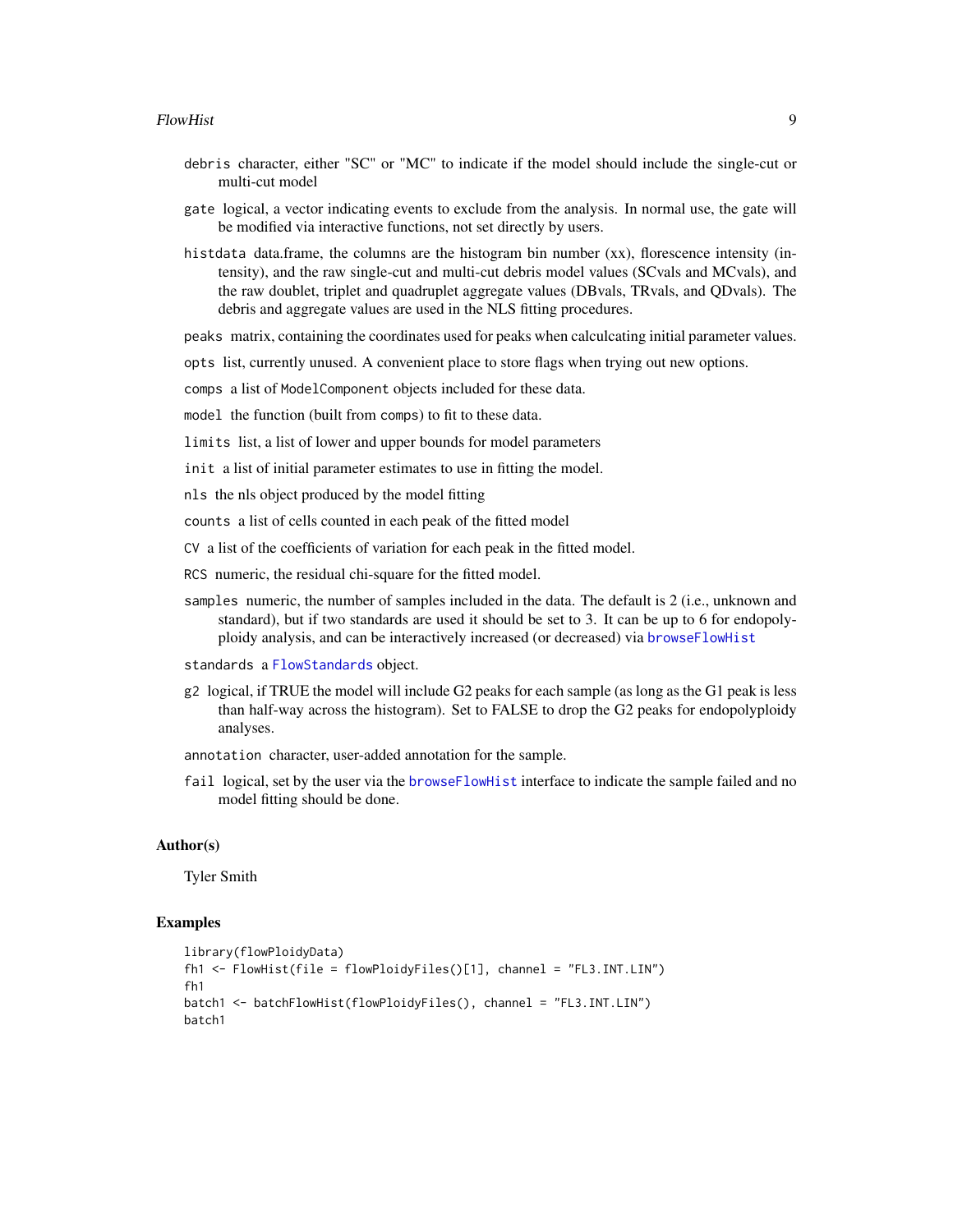<span id="page-9-0"></span>

#### Description

The flowPloidy package provides functions for reading and analyzing flow cytometry histograms. Specifically, it builds and fits a non-linear regression model, from which peak parameters (mean, CV) can be estimated. In normal use, samples will include a co-chopped size standard. Comparing the unknown peak mean to the standard peak mean, we determine the genome content for the unknown sample.

# **Details**

Please see the vignettes for an overview: histogram-tour and flowPloidy-gettingStarted. To follow along with the examples in the vignettes, and also in the documentation listed below, you'll need to install the flowPloidyData package from Bioconductor.

#### Primary Functions

Most users will need only the functions:

- 1. [viewFlowChannels](#page-21-1), to determine the name of the primary data channel to use.
- 2. [batchFlowHist](#page-6-2), to load a list of FCM files into R.
- 3. [browseFlowHist](#page-1-1), to review and correct the model-fitting for the files, using an interactive graphical browser.
- 4. [tabulateFlowHist](#page-19-1), to extract the results and save them to a file.

#### Additional User Tools

Additional functions for inspecting and manipulating [FlowHist](#page-6-1) objects and analyses:

- 1. [FlowHist](#page-6-1), to load a single FCM file into R.
- 2. [plot.FlowHist](#page-16-1), for plotting the data and fitted model using base R graphics.
- 3. [pickInit](#page-15-1), to interactively select initial peak estimates, using base R graphics (this is more easily accomplished via [browseFlowHist](#page-1-1).
- 4. [setBins](#page-18-1), to reset the bins, selecting the number of bins to use.
- 5. [fhAnalyze](#page-4-1), to (re-)analyze the FCM data, presumably after updating the settings for a file. Most functions that make changes that would require reanalysis provide the option to do this automatically, and this option is usually the default.
- 6. [updateFlowHist](#page-20-1), to update the settings for an FCM file.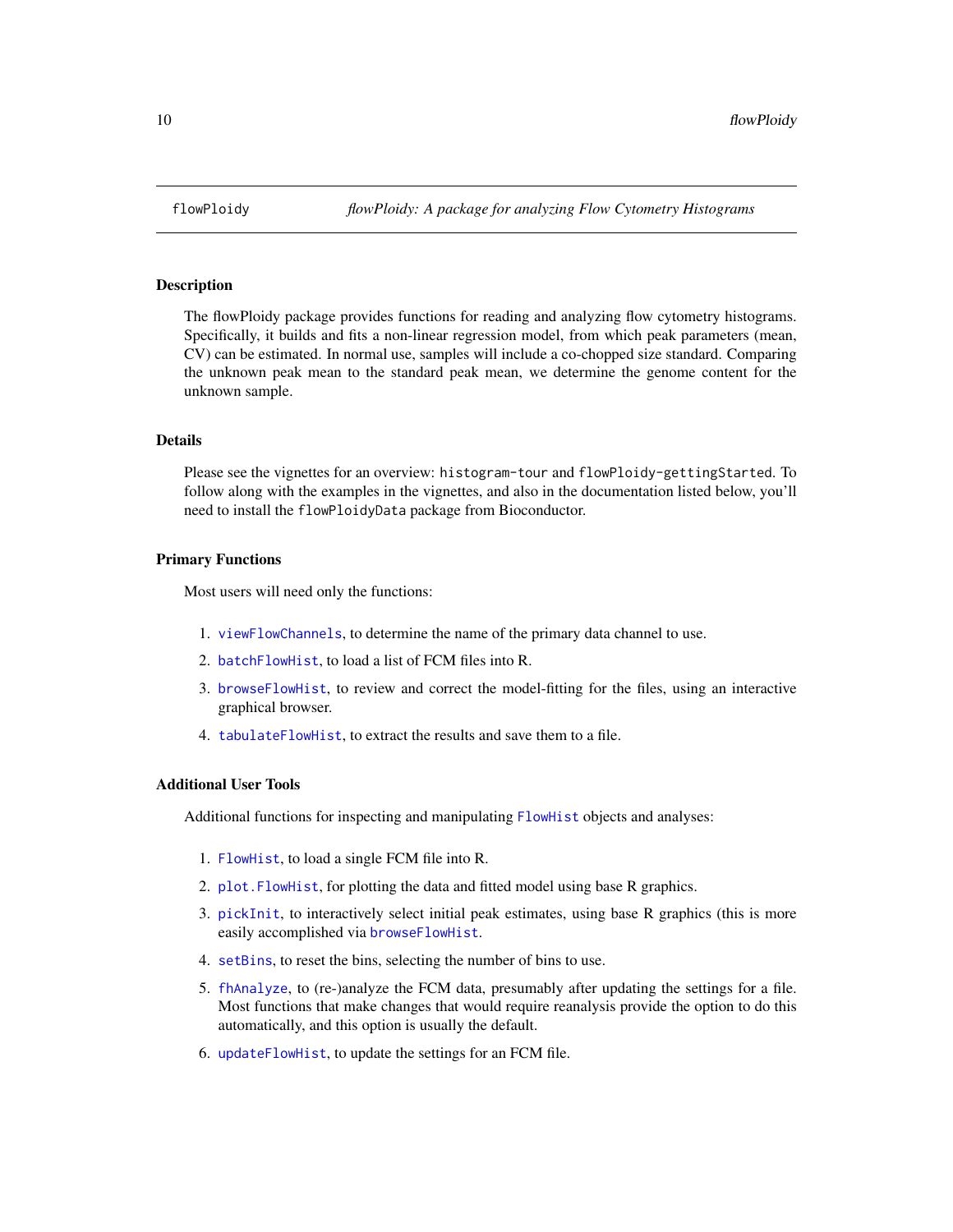#### <span id="page-10-0"></span>FlowStandards 11 and 12 and 12 and 12 and 12 and 13 and 13 and 13 and 14 and 14 and 14 and 14 and 14 and 14 and 14 and 14 and 14 and 14 and 14 and 14 and 14 and 14 and 14 and 14 and 14 and 14 and 14 and 14 and 14 and 14 an

## Internal Functions

These functions aren't necessary for regular use, and are not exported for direct access by users. They may be useful to those interested in modifying or extending the package, or just curious about details:

- 1. [fhAccessors](#page-2-1), for inspecting the slots of a [FlowHist](#page-6-1) object
- 2. [findPeaks](#page-0-0), the functions which perform the initial peak detection
- 3. [ModelComponent](#page-12-1), the S4 class for the various model components used in constructing the non-linear regression model.
- 4. [GaussianComponents](#page-11-1), a description of the Gaussian model component that is fit to cell peaks.
- 5. [DebrisModels](#page-0-0), a description of the debris model components.
- 6. [FlowStandards](#page-10-1), the S4 class for the size standard data.
- 7. [plotFH](#page-17-1), a low-level plotting function for displaying raw histogram data.
- 8. [resetFlowHist](#page-0-0), a function for safely resetting various portions of a [FlowHist](#page-6-1) object.
- 9. [flowModels](#page-5-1), functions for assembling [ModelComponent](#page-12-1) into a complete model.
- 10. [fhDoNLS](#page-0-0), [fhDoCounts](#page-0-0), [fhDoCV](#page-0-0), [fhDoRCS](#page-0-0): the functions which actually complete the model fitting and extract the parameters of interest.
- 11. [setGate](#page-0-0), the function for applying a gate to a [FlowHist](#page-6-1) object.

#### Author(s)

Tyler Smith

<span id="page-10-1"></span>FlowStandards *An S4 class to represent internal standard details for* [FlowHist](#page-6-1) *objects*

#### <span id="page-10-2"></span>Description

The sizes slot is set in [FlowHist](#page-6-1) or [batchFlowHist](#page-6-2). The other values are updates through interaction with the **[browseFlowHist](#page-1-1) GUI.** 

#### Usage

```
stdSizes(std)
```
stdSelected(std)

stdPeak(std)

#### Arguments

std a [FlowStandards](#page-10-1) object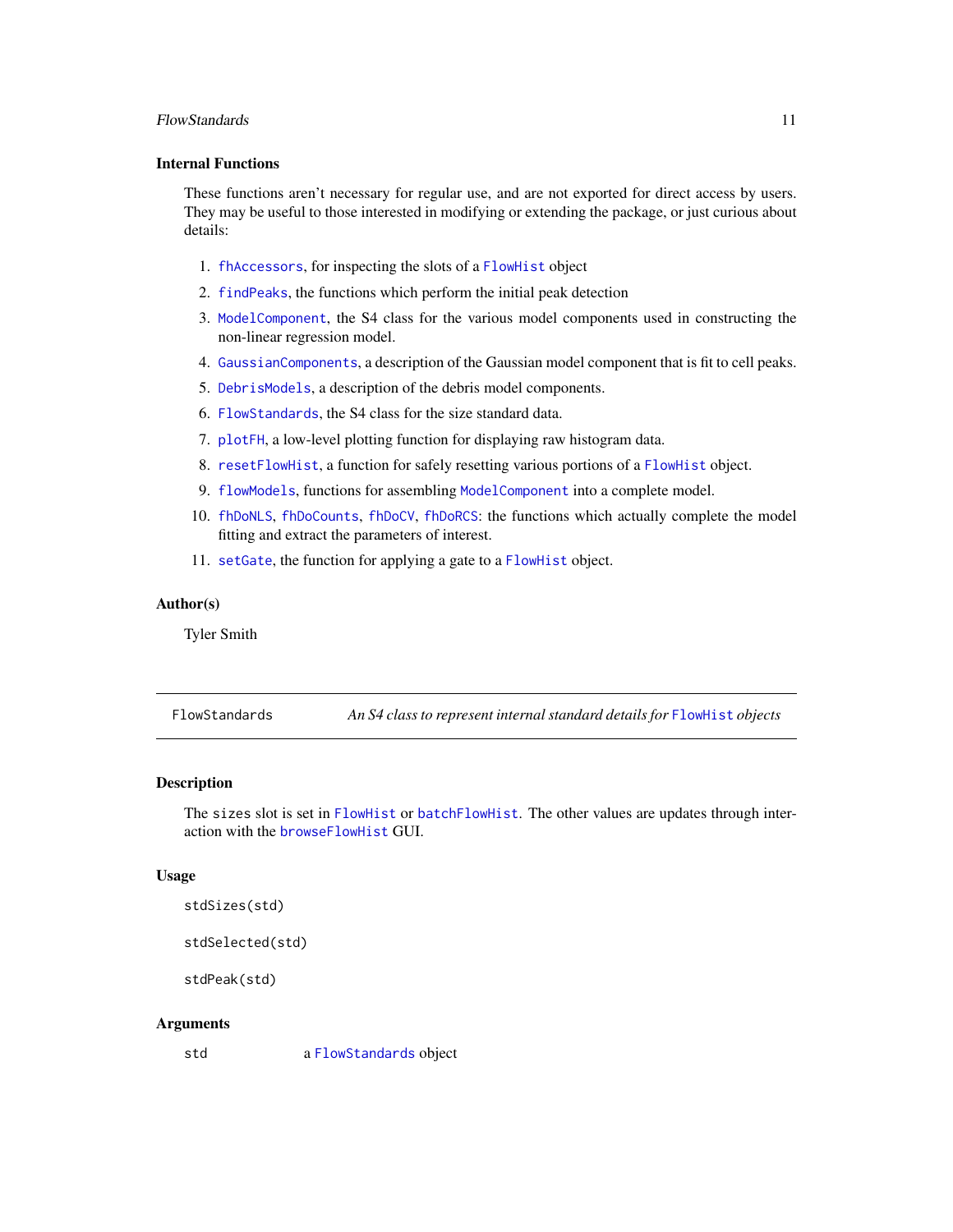#### <span id="page-11-0"></span>Value

[stdSizes](#page-10-2), [stdSelected](#page-10-2) and [stdPeak](#page-10-2) return the corresponding slot values

#### **Slots**

- sizes numeric, the size (in pg) of the internal size standard. Can be a vector of multiple values, if the sample is part of a set that included different standards for different samples.
- selected numeric, the size (in pg) of the internal size standard actually used for this sample. Must be one of the values in the sizes slot.

peak character, "A" or "B", indicating which of the histogram peaks is the size standard.

#### Examples

```
library(flowPloidyData)
fh1 <- FlowHist(file = flowPloidyFiles()[1], channel = "FL3.INT.LIN",
               standards = c(1.96, 5.43)fhStandards(fh1) ## display standards included in this object
stdSizes(fhStandards(fh1)) ## list standard sizes
```
gauss *Gaussian model components*

#### <span id="page-11-1"></span>Description

Components for modeling Gaussian features in flow histograms

#### Arguments

| a1, a2, b1, b2, c1, c2 |                                                                                                                                                                                             |  |
|------------------------|---------------------------------------------------------------------------------------------------------------------------------------------------------------------------------------------|--|
|                        | area parameters                                                                                                                                                                             |  |
| Ma, Mb, Mc             | curve mean parameter                                                                                                                                                                        |  |
| Sa, Sb, Sc             | curve standard deviation parameter                                                                                                                                                          |  |
| XX.                    | vector of histogram intensities                                                                                                                                                             |  |
| linearity              | numeric, the ratio of G2/G1 peak means. When linearity is fixed, this is set to<br>2. Otherwise, it is fit as a model parameter bounded between flowPloidy:::linL<br>and flowPloidy:::linH. |  |

#### Details

Typically the complete models will contain fA1 and fB1, which model the G1 peaks of the sample and the standard. In many cases, they will also contain fA2 and fB2, which model the G2 peaks. The G2 peaks are linked to the G1 peaks, in that they require some of the parameters from the G1 peaks as well (mean and standard deviation).

If the linearity parameter is set to "fixed", the G2 peaks will be fit as exactly 2 times the mean of the G1 peaks. If linearity is set to "variable", the ratio of the G2 peaks to the G1 peaks will be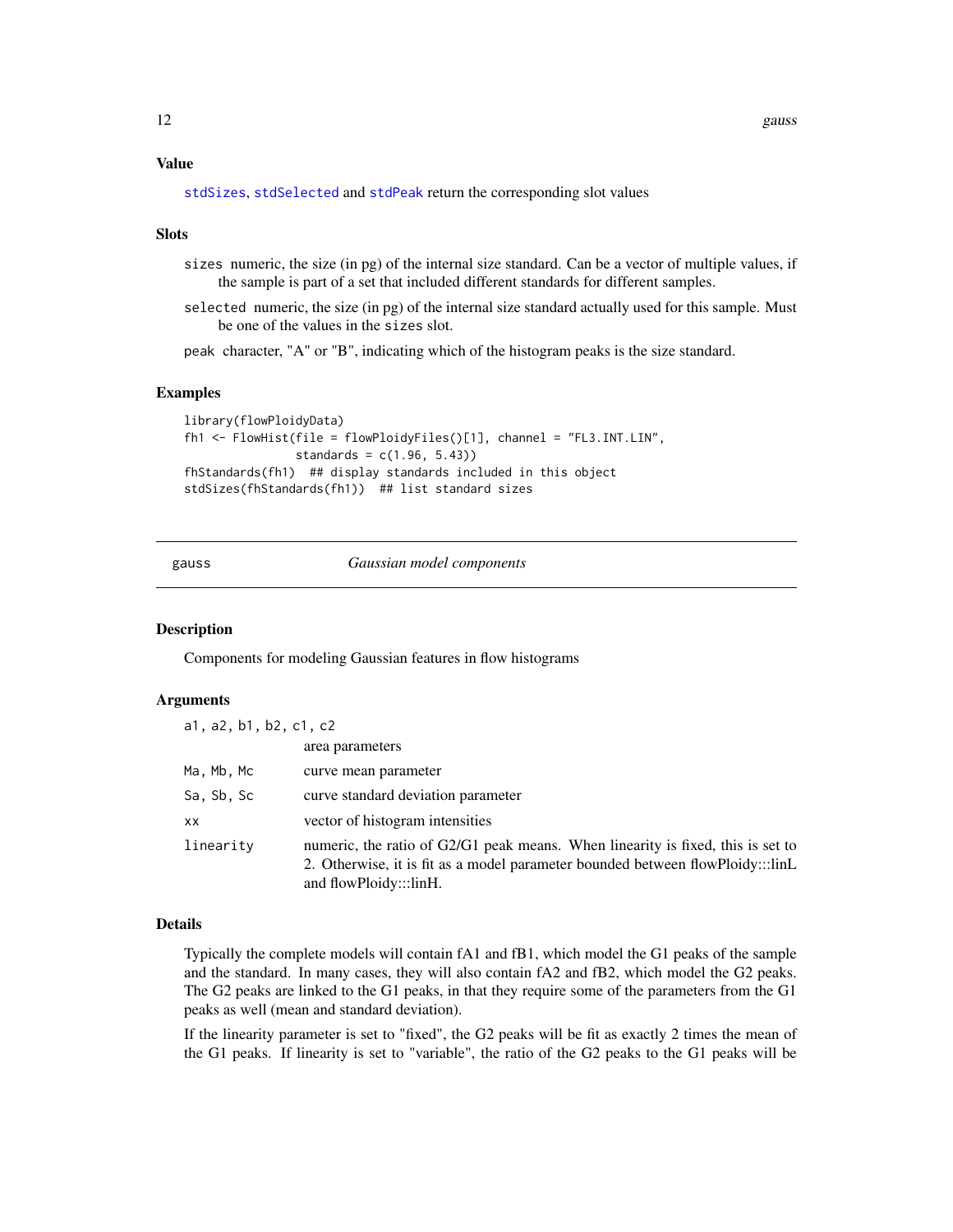#### <span id="page-12-0"></span>ModelComponent 13

fit as a model parameter with an initial value of 2, and constrained to the range  $1.5 - 2.5$ . (The range is coded as linL and linH. If in doubt, check the values of those, i.e., flowPloidy:::linL, flowPloidy:::linH, to be sure Tyler hasn't changed the range without updating this documentation!!)

Additionally, for each set of peaks (sample and standard(s)), a broadened rectangle component is included to model the S-phase. At present, this is component has a single parameter, the height of the rectangle. The standard deviation is fixed at 1. Allowing the SD to vary in the model fitting doesn't make an appreciable difference in my tests so far, so I've left it simple.

#### Value

NA

### Author(s)

Tyler Smith

<span id="page-12-1"></span>

ModelComponent *An S4 class to represent model components*

#### **Description**

[ModelComponent](#page-12-1) objects bundle the actual mathematical function for a particular component with various associated data necesarry to incorporate them into a complete NLS model.

#### **Details**

To be included in the automatic processing of potential model components, a [ModelComponent](#page-12-1) needs to be added to the variable fhComponents.

#### **Slots**

name character, a convenient name with which to refer to the component

desc character, a short description of the component, for human readers

color character, the color to use when plotting the component

- includeTest function, a function which takes a single argument, a [FlowHist](#page-6-1) object, and returns TRUE if the component should be included in the model for that object.
- function function, a single-line function that returns the value of the component. The function can take multiple arguments, which usually will include xx, the bin number (i.e., x value) of the histogram. The other arguments are model parameters, and should be included in the initParams function.
- initParams function, a function with a single argument, a [FlowHist](#page-6-1) object, which returns named list of model parameters and their initial estimates.
- specialParams list, a named list. The names are variables to exclude from the default argument list, as they aren't parameters to fit in the NLS procedure, but are actually fixed values. The body of the list element is the object to insert into the model formula to account for that variable. Note that this slot is not set directly, but should be provided by the value returned by specialParamSetter (which by default is list(xx = substitute(xx))).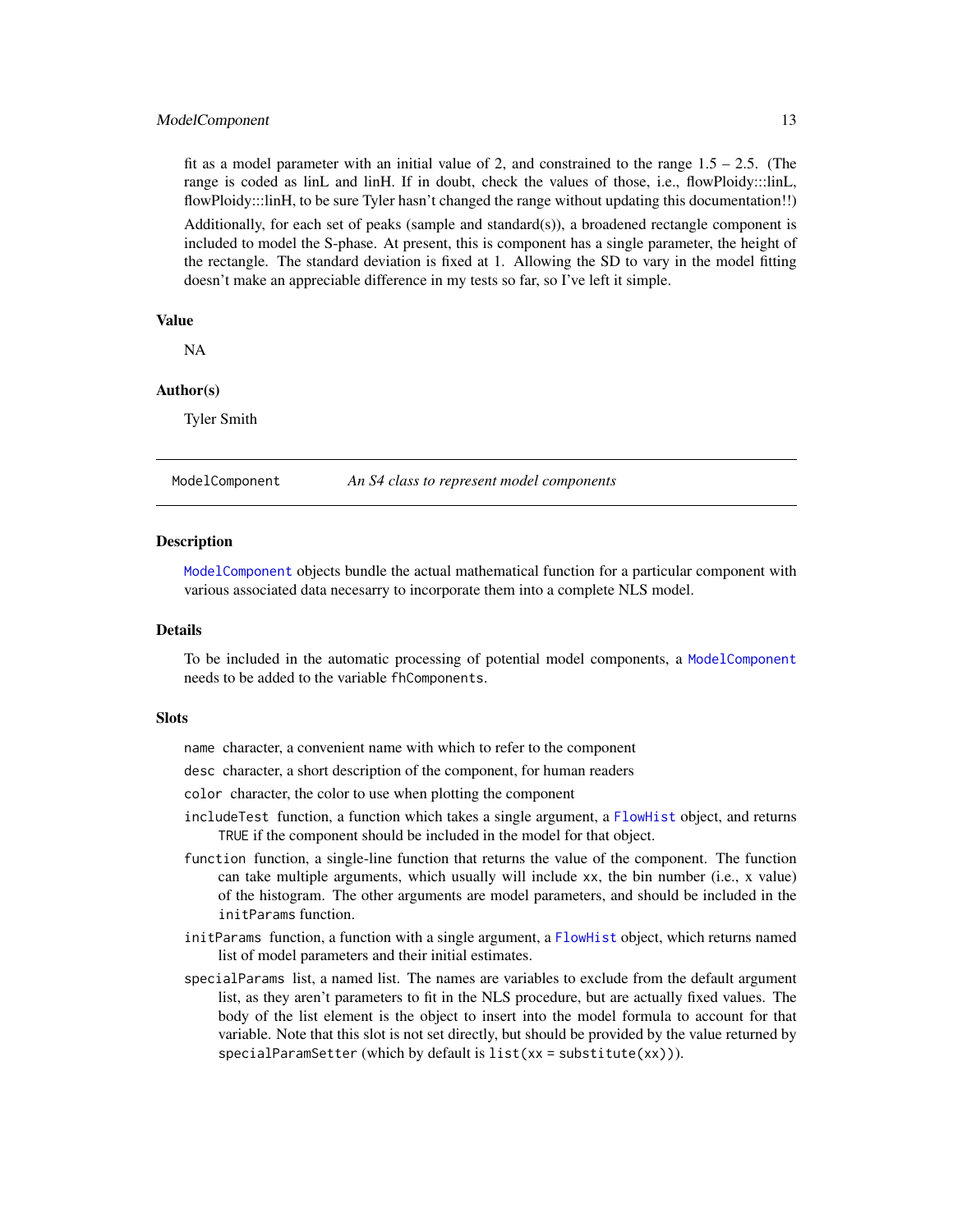- <span id="page-13-0"></span>specialParamSetter function, a function with one argument, the [FlowHist](#page-6-1) object, used to set the value of specialParams. This allows parameters to be declared 'special' based on values in the [FlowHist](#page-6-1) object. The default value for this slot is a function which returns  $list(x) =$ substitute(xx))
- paramLimits list, a named list with the upper and lower limits of each parameter in the function.
- doCounts logical, should cell counts be evaluated for this component? Used to exclude the debris models, which don't work with R's Integrate function.

#### Coding Concepts

See the source code file models.R for the actual code used in defining model components. Here are a few examples to illustrate different concepts.

We'll start with the G1 peaks. They are modelled by the components fA1 and fB1 (for the A and B samples). The includeTest for fA1 is simply function(fh) TRUE, since there will always be at least one peak to fit. fB1 is included if there is more than 1 detected peak, and the setting samples is more than 1, so the includeTest is

```
function(fh) nrow(fhPeaks(fh)) > 1 && fhSamples(fh) > 1
```
The G1 component is defined by the function

```
(a1 / (sqrt(2 * pi) * Sa) * exp(-((xx - Ma)^2)/(2 *
  Sa^2)))
```
with the arguments a1, Ma, Sa, xx. xx is treated specially, by default, and we don't need to deal with it here. The initial estimates for the other parameters are calculated in initParams:

```
function(fh){
 Ma <- as.numeric(fhPeaks(fh)[1, "mean"])
 Sa <- as.numeric(Ma / 20)
 a1 \leq as.numeric(fhPeaks(fh)[1, "height"] \leq Sa / 0.45)
 list(Ma = Ma, Sa = Sa, a1 = a1)}
```
Ma is the mean of the distribution, which should be very close to the peak. Sa is the standard distribution of the distribution. If we assume the CV is 5%, that means the Sa should be 5% of the distribution mean, which gives us a good first estimate. a1 is a scaling parameter, and I came up with the initial estimate by trial-and-error. Given the other two values are going to be reasonably close, the starting value of a1 doesn't seem to be that crucial.

The limits for these values are provided in paramLimits.

```
paramLimits = list(Ma = c(0, Inf), Sa = c(0, Inf), a1 =c(\emptyset, Inf))
```
They're all bound between 0 and Infinity. The upper bound for Ma and Sa could be lowered to the number of bins, but I haven't had time or need to explore this yet.

The G2 peaks include the d argument, which is the ratio of the G2 peak to the G1 peak. That is, the linearity parameter: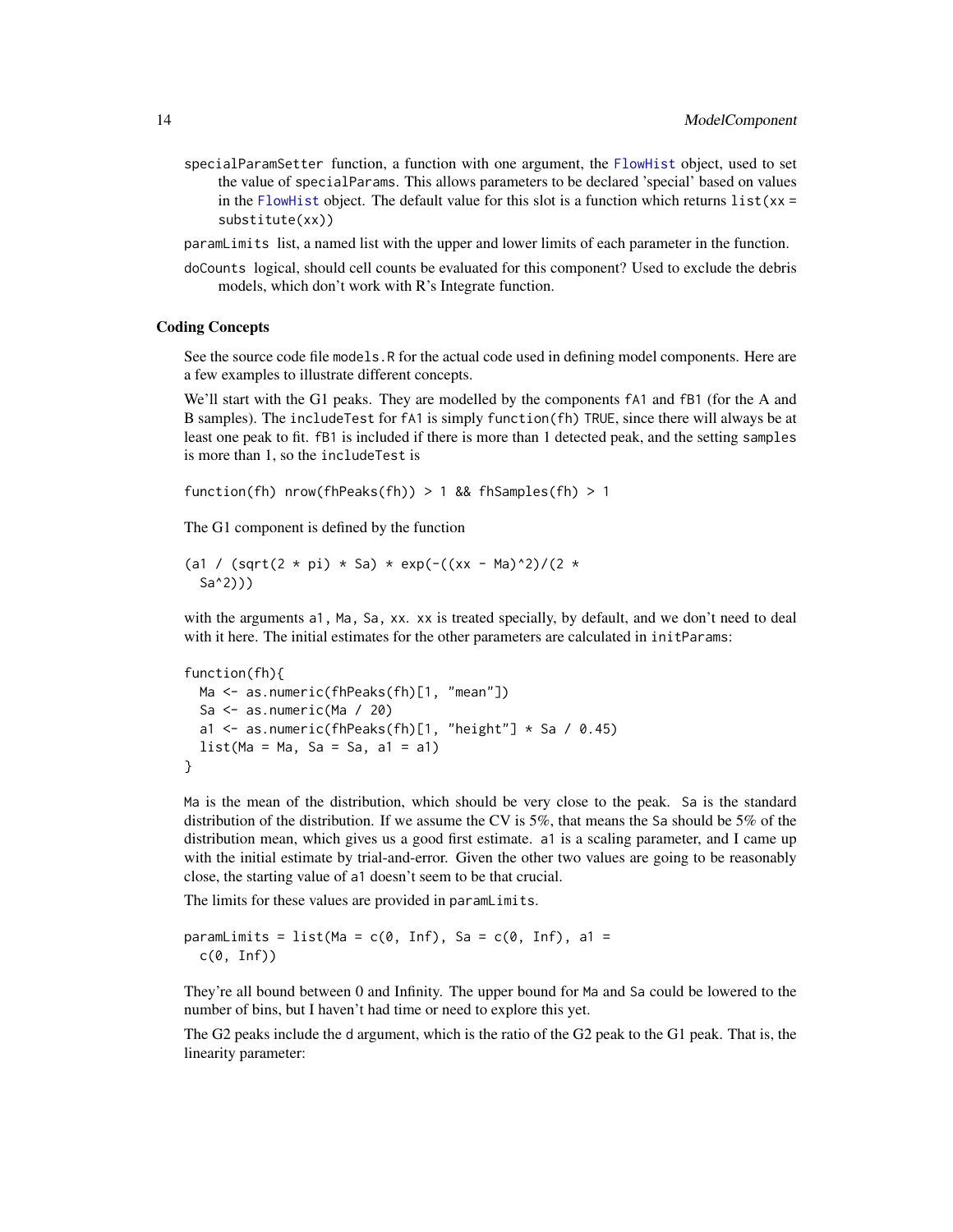```
func = function(a2, Ma, Sa, d, xx){
  (a2 / (sqrt(2 * pi) * Sa * 2) *
   exp(-((xx - Ma * d)^2)/(2 * (Sa * 2)^2)))
}
```
d is the ratio between the G2 and G1 peaks. If linearity = "fixed", it is set to 2. Otherwise, it is fit as a model parameter. This requires special handling. First, we check the linearity value in initParams, and provide a value for d if needed:

```
res \leftarrow list(a2 = a2)
if(fhLinearity(fh) == "variable")
    res \leq c(res, d = 2)
```
Here, a2 is always treated as a parameter, and d is appended to the initial paramter list only if needed.

We also need to use the specialParamSetter function, in this case calling the helper function  $setLinearity(fh)$ . This function checks the value of linearity, and returns the appropriate object depending on the result.

Note that we use the arguments Ma and Sa appear in the function slot for fA2, but we don't need to provide their initial values or limits. These values are already supplied in the definition of fA1, which is always present when  $f$ A2 is.

NB.: This isn't checked in the code! I know fA1 is always present, but there is no automated checking of this fact. If you create a ModelComponent that has parameters that are not defined in that component, and are not defined in other components (like Ma is in this case), you will cause problems. There is also nothing to stop you from defining a parameter multiple times. That is, you could define initial estimates and limits for Ma in fA1 and fA2. This may also cause problems. It would be nice to do some sanity-checking to protect against using parameters without defining initial estimates or limits, or providing multiple/conflicting definitions.

The Single-Cut Debris component is unusual in two ways. It doesn't include the argument xx, but it uses the pre-computed values SCvals. Consequently, we must provide a function for specialParamSetter to deal with this:

```
specialParamSetter = function(fh){ list(SCvals =
substitute(SCvals)) }
```
The Multi-Cut Debris component MC is similar, but it needs to include xx as a special parameter. The aggregate component AG also includes several special parameters.

For more discussion of the debris components, see [DebrisModels](#page-0-0).

The code responsible for this is in the file models.R. Accessor functions are provided (but not exported) for getting and setting [ModelComponent](#page-12-1) slots. These functions are named mcSLOT, and include mcFunc, mcColor, mcName, mcDesc, mcSpecialParams, mcSpecialParamSetter, mcIncludeTest, mcInitParams.

#### Examples

```
## The 'master list' of components is stored in fhComponents:
flowPloidy:::fhComponents ## outputs a list of component summaries
```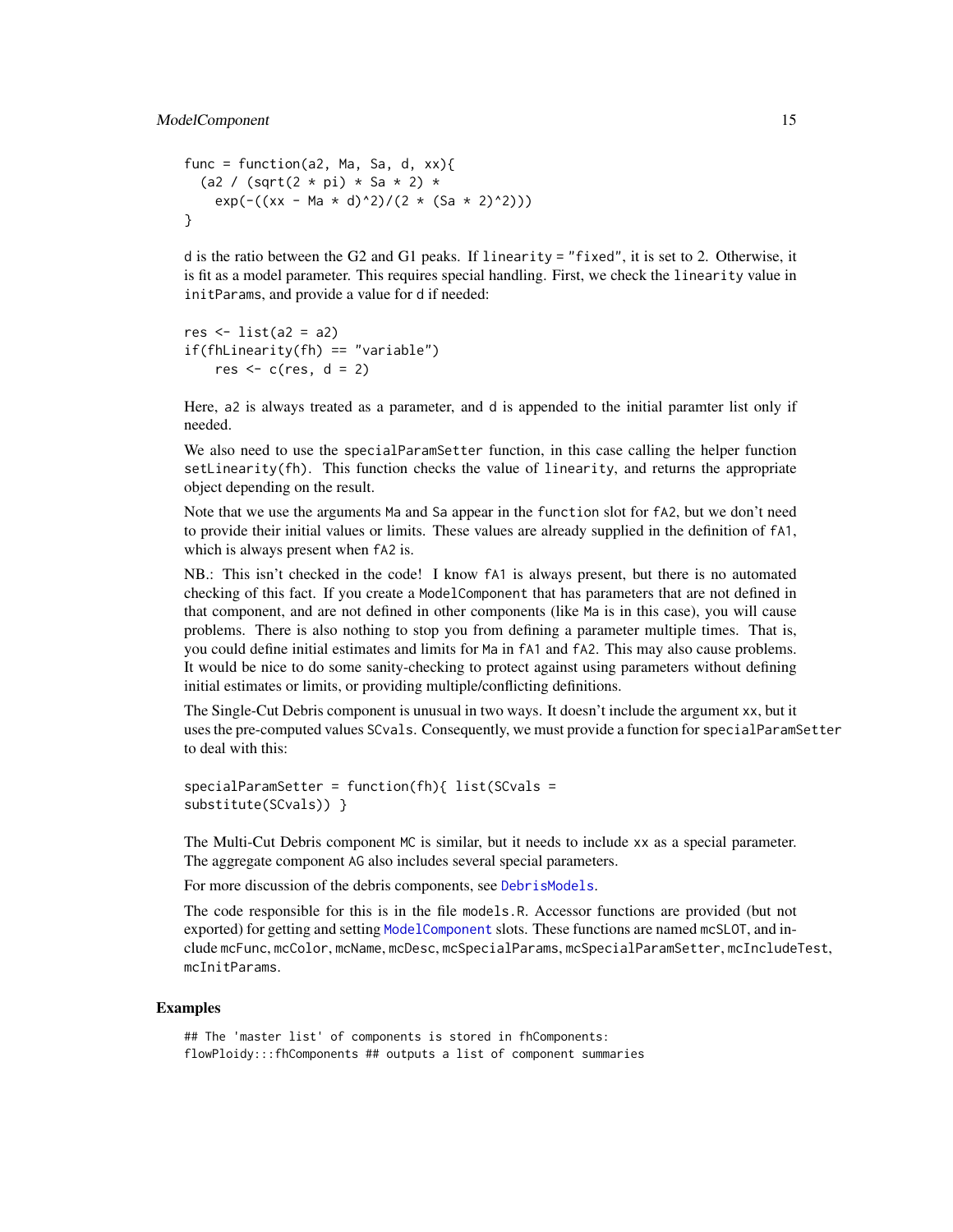```
## adding a new component to the list:
## Not run:
fhComponents$pois <-
 new("ModelComponent", name = "pois", color = "bisque",
      desc = "A poisson component, as a silly example",
      includeTest = function(fh){
          ## in this case, we check for a flag in the opt slot
          ## We could also base the test on some feature of the
          ## data, perhaps something in the peaks or histData slots
          "pois" %in% fh@opt
      },
      func = function(xx, plam){
          ## The function needs to be complete on a single line, as it
          ## will be 'stitched' together with other functions to make
          ## the complete model.
         exp(-plam)*plam^xx/factorial(xx)
      },
      initParams = function(fh){
         ## If we were to use this function for one of our peaks, we
          ## could use the peak position as our initial estimate of
          ## the Poisson rate parameter:
         plam <- as.numeric(fhPeaks(fh)[1, "mean"])
      },
      ## bound the search for plam between 0 and infinity. Tighter
      ## bounds might be useful, if possible, in speeding up model
     ## fitting and avoiding local minima in extremes.
     paramLimits = list(plam = c(0, Inf)))
 ## specialParamSetter is not needed here - it will default to a
 ## function that returns "xx = xx", indicating that all other
 ## parameters will be fit. That is what we need for this example. If
 ## the component doesn't include xx, or includes other fixed
 ## parameters, then specialParamSetter will need to be provided.
 ## Note that if our intention is to replace an existing component with
 ## a new one, we either need to explicitly change the includeTest for
 ## the existing component to account for situations when the new one
 ## is used instead. As a temporary hack, you could add both and then
 ## manually remove one with \code{dropComponents}.
```
## End(Not run)

pickInit *Interactively select model starting values*

#### **Description**

Prompts the user to select the peaks to use as initial values for non-linear regression on a plot of the histogram data.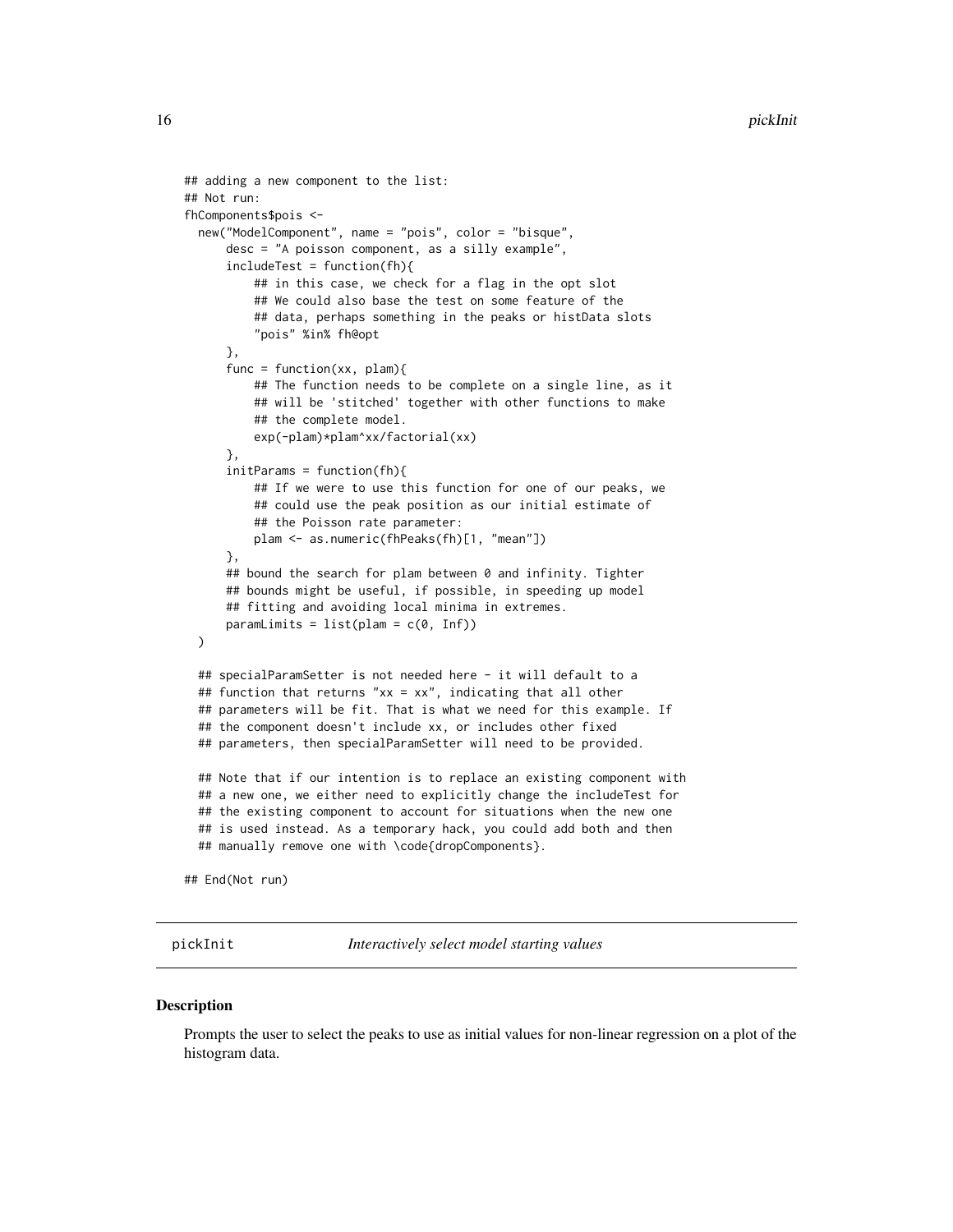### <span id="page-16-0"></span>plot.FlowHist 17

#### Usage

pickInit(fh)

#### Arguments

fh A [FlowHist](#page-6-1) object

# Details

The raw histogram data are plotted, and the user is prompted to select the peak positions to use as starting values in the NLS procedure. This is useful when the automated peak-finding algorithm fails to discriminate between overlapping peaks, or is confused by noise.

Note that the A peak must be lower (smaller mean, further left) than the B peak. If the user selects the A peak with a higher mean than the B peak, the peaks will be swapped to ensure A is lower.

#### Value

[pickInit](#page-15-1) returns the [FlowHist](#page-6-1) object with its initial value slot updated.

## Author(s)

Tyler Smith

#### Examples

```
library(flowPloidyData)
fh2 <- FlowHist(file = flowPloidyFiles()[2], channel = "FL3.INT.LIN")
plot(fh2, init = TRUE) ## automatic peak estimates
## Not run:
fh2 <- pickInit(fh2) ## hand-pick peak estimates
## End(Not run)
plot(fh2, init = TRUE) ## revised starting values
```
<span id="page-16-1"></span>plot.FlowHist *Plot histograms for FlowHist objects*

## Description

Plot histograms for FlowHist objects

#### Usage

```
## S3 method for class 'FlowHist'
plot(x, init = FALSE, nls = TRUE, comps = TRUE,main = fhFile(x), ...
```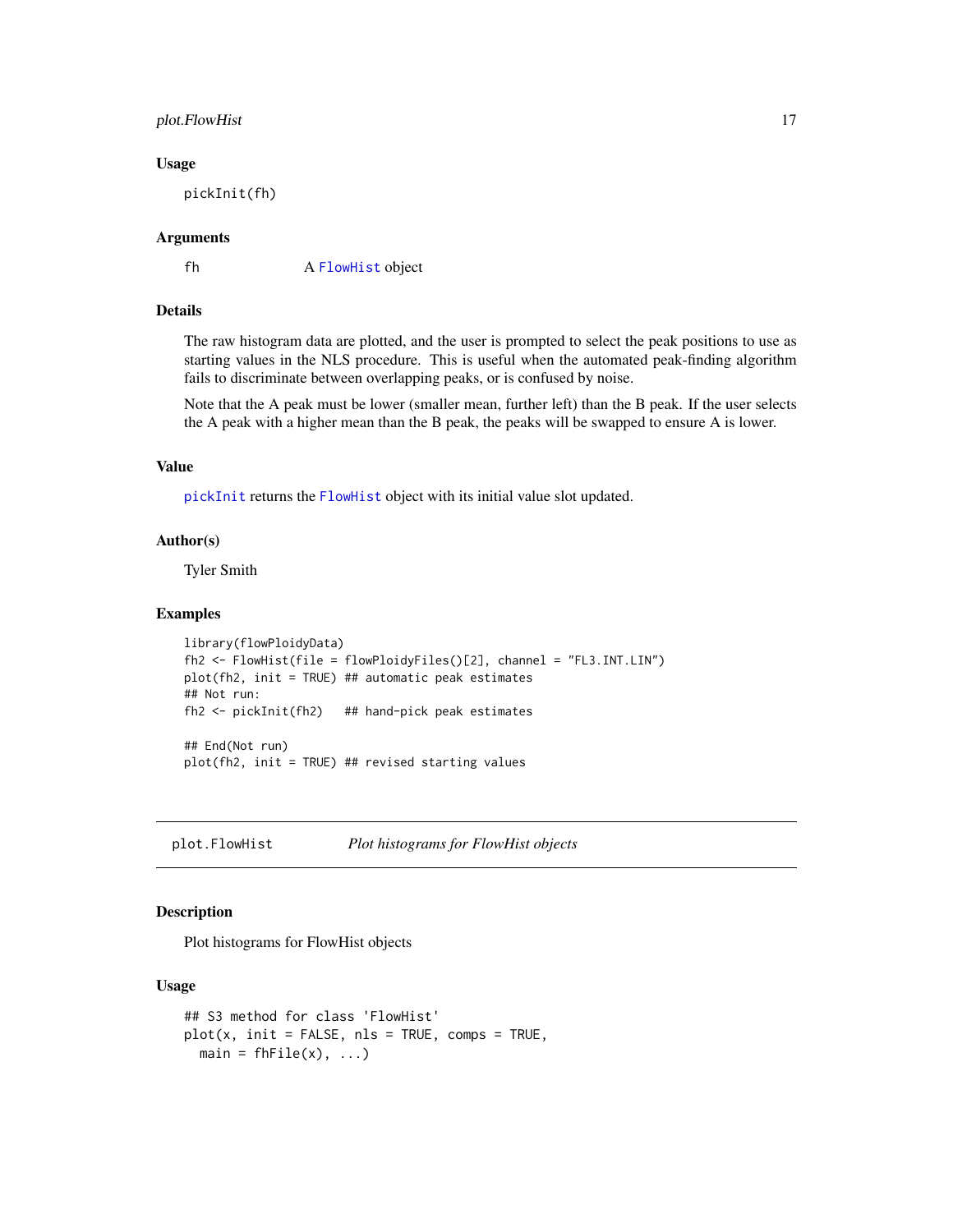# <span id="page-17-0"></span>Arguments

| X        | a FlowHist object                                                                                                |
|----------|------------------------------------------------------------------------------------------------------------------|
| init     | boolean; if TRUE, plot the regression model using the initial parameter esti-<br>mates over the raw data.        |
| nls      | boolean; if TRUE, plot the fitted regression model over the raw data (i.e., using<br>the final parameter values) |
| comps    | boolean; if TRUE, plot the individual model components over the raw data.                                        |
| main     | character; the plot title. Defaults to the filename of the FlowHist object.                                      |
| $\cdots$ | additional arguments passed on to plot()                                                                         |

# Value

Not applicable

# Author(s)

Tyler Smith

<span id="page-17-1"></span>plotFH *Plot the raw data for a FlowHist object*

# Description

Creates a simple plot of the raw histogram data. Used as a utility for other plotting functions, and perhaps useful for users who wish to create their own plotting routines.

# Usage

plotFH(fh, main = fhFile(fh), ...)

# Arguments

| fh      | a FlowHist object                                                           |
|---------|-----------------------------------------------------------------------------|
| main    | character; the plot title. Defaults to the filename of the FlowHist object. |
| $\cdot$ | additional parameters passed to plot                                        |

# Value

Not applicable, used for plotting

# Author(s)

Tyler Smith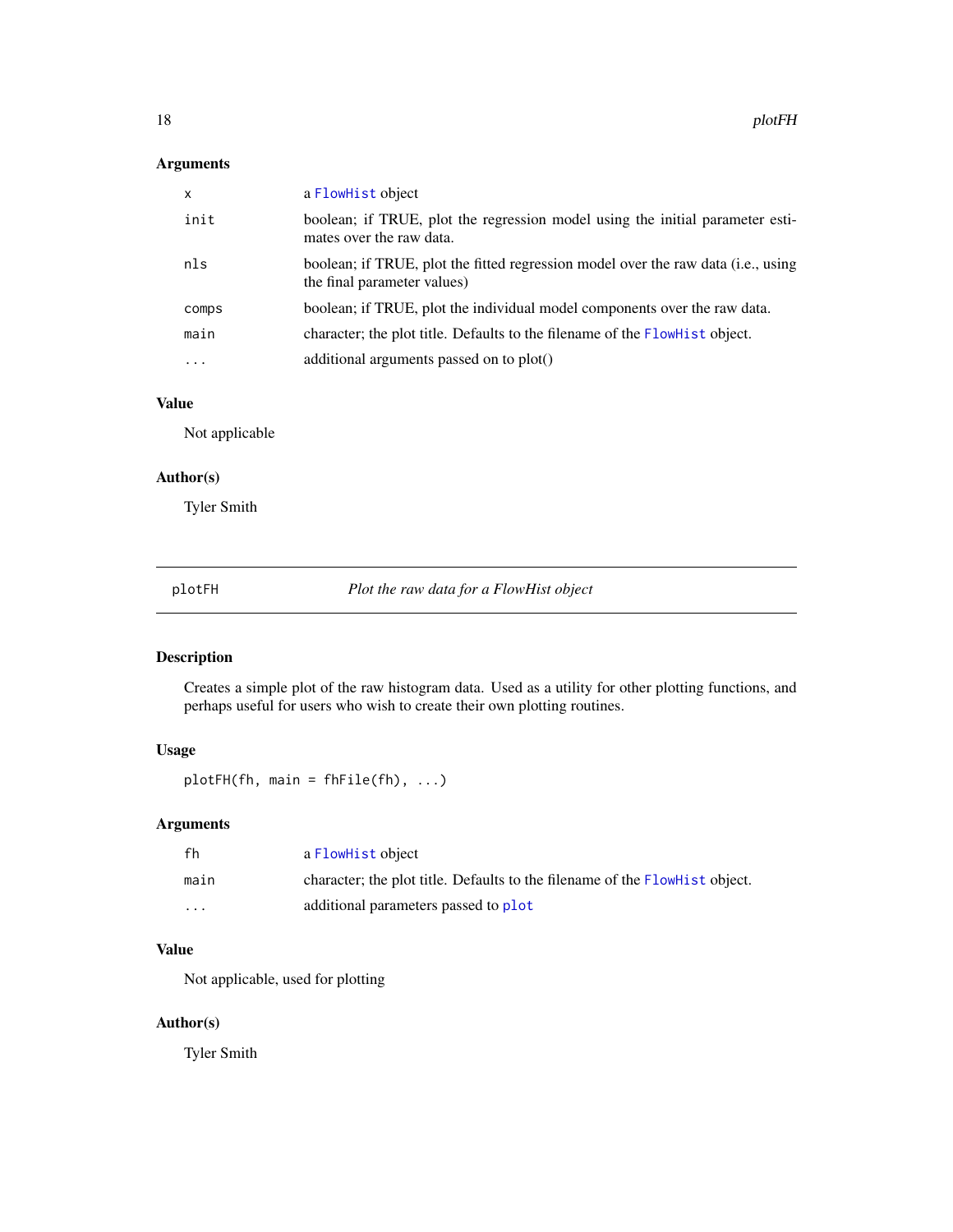#### <span id="page-18-0"></span>setBins 19

#### Examples

```
library(flowPloidyData)
fh1 <- FlowHist(file = flowPloidyFiles()[1], channel = "FL3.INT.LIN")
plotFH(fh1)
```
<span id="page-18-1"></span>setBins *setBins*

#### Description

(Re-)set the bins for a FlowHist object

#### Usage

setBins(fh, bins = 256)

#### Arguments

| fh   | a FlowHist object                                          |
|------|------------------------------------------------------------|
| bins | integer, the number of bins to use in aggregating FCS data |

# Details

This function sets (or resets) the number of bins to use in aggregating FCS data into a histogram, and generates the corresponding data matrix. Not exported for general use.

The histData matrix also contains the columns corresponding to the raw data used in calculating the single-cut and multiple-cut debris components, as well as the doublet, triplet, and quadruplet aggregate values. (i.e., SCvals, MCvals, DBvals, TRvals, and QDvals).

[setBins](#page-18-1) includes a call to [resetFlowHist](#page-0-0), so all the model components that depend on the bins are updated in the process (as you want!).

# Value

a [FlowHist](#page-6-1) object, with the bins slot set to bins, and the corresonding binned data stored in a matrix in the histData slot. Any previous analysis slots are removed: peaks, comps, model, init, nls, counts, CV, RCS.

# Author(s)

Tyler Smith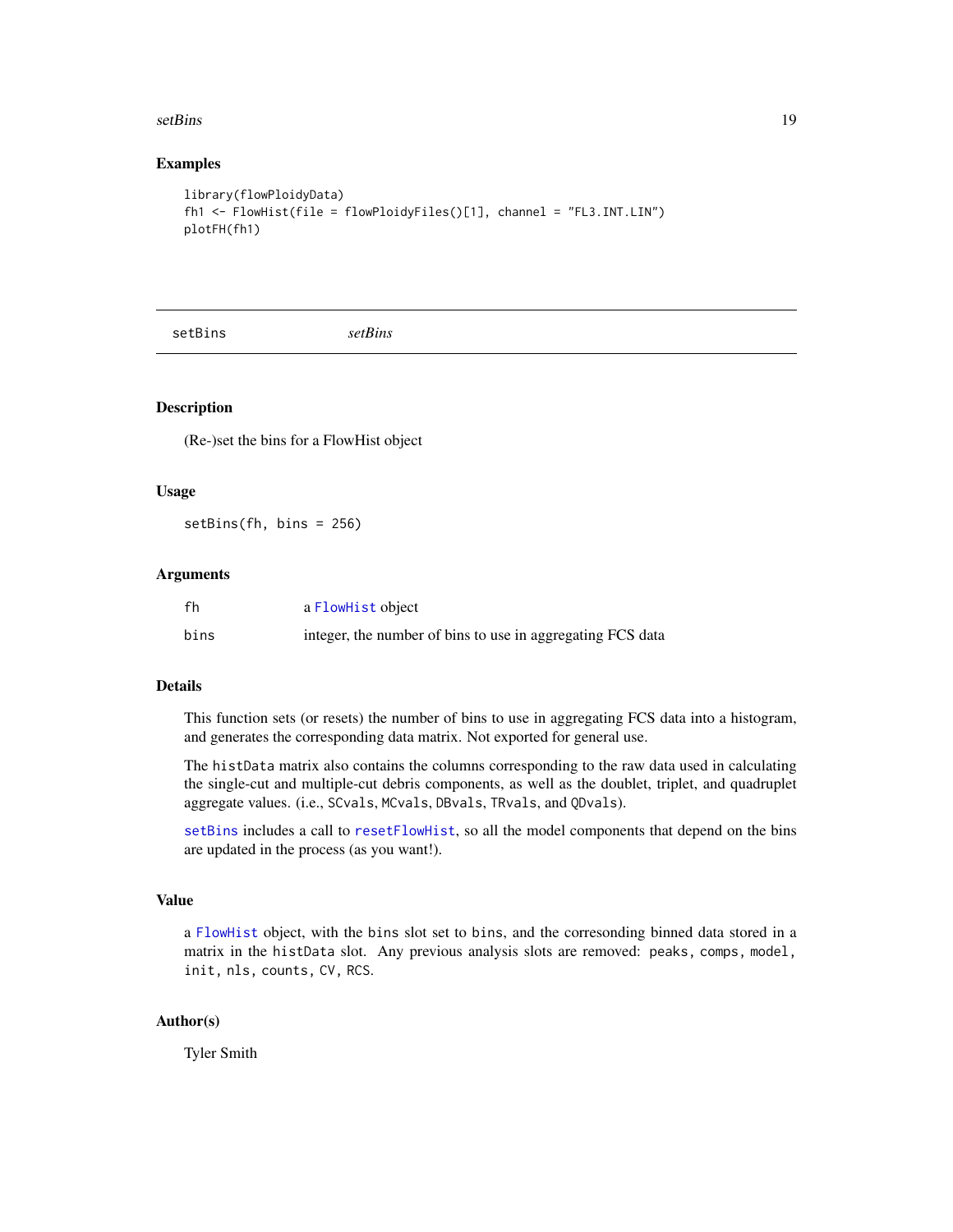#### <span id="page-19-0"></span>Examples

```
## defaults to 256 bins:
library(flowPloidyData)
fh1 <- FlowHist(file = flowPloidyFiles()[1], channel = "FL3.INT.LIN")
plot(fh1)
## reset them to 512 bins:
fh1 <- setBins(fh1, 512)
plot(fh1)
```
<span id="page-19-1"></span>tabulateFlowHist *exportFlowHist*

#### Description

Extract analysis results from a FlowHist object

#### Usage

tabulateFlowHist(fh, file = NULL)

#### Arguments

| fh   | a FlowHist object, or a list of FlowHist objects. |
|------|---------------------------------------------------|
| file | character, the name of the file to save data to   |

#### Details

A convenience function for extracting the results of the NLS curve-fitting analysis on a FlowHist object.

If fh is a single FlowHist object, a data.frame with a single row is returned. If fh is a list of [FlowHist](#page-6-1) objects, a row for each object will be added to the data.frame.

If a file name is provided, the data will be saved to that file.

The columns of the returned data.frame may include:

StdPeak: which peak (A, B etc) was identified by the user as the internal standard

- ratio: the ratio of the sample peak size to the standard peak size, if the standard size was set and the standard peak identified
- StdSize: the size of the standard in pg, if set

pg: genome size estimate, if the sample peak was identified and the size of the standard was set

RCS: the residual Chi-Square for the model fit

**a\_mean, b\_mean etc:** the peak position for the G1 peak of each sample

a\_stddev, b\_stddev etc: standard devation for each G1 peak position

a1\_count, b1\_count etc: the cell counts for the G1 peak of each sample

a2\_count, b2\_count etc: the cell counts for the G2 peak of each sample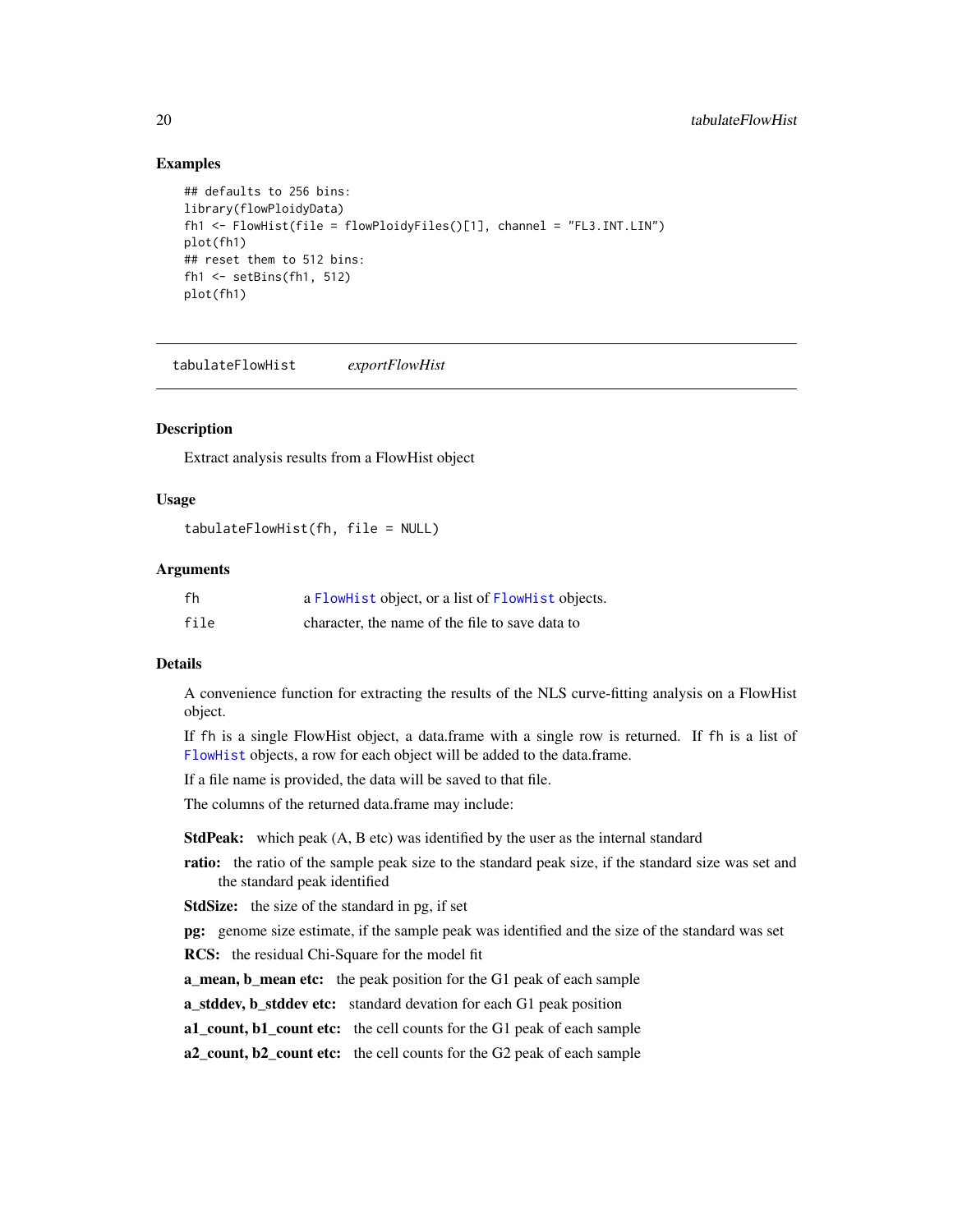# <span id="page-20-0"></span>updateFlowHist 21

a\_s\_count, b\_s\_count etc: the cell counts for the S-phase for each sample

a\_CV, b\_CV etc: the coefficient of variation for each sample

linearity: the linearity value, if not fixed at 2

Note that columns are only produced for parameters that exist in your data. That is, if none of your samples have a G2 peak for the A sample, you won't get a2\_count column. Similarly, if you didn't set the standard size, or identify which peak was the standard, you won't get StdPeak, ratio, StdSize, or pg columns.

#### Value

a data frame

#### Author(s)

Tyler Smith

#### Examples

```
library(flowPloidyData)
fh1 <- FlowHist(file = flowPloidyFiles()[1], channel = "FL3.INT.LIN")
fh1 <- fhAnalyze(fh1)
tabulateFlowHist(fh1)
```
<span id="page-20-1"></span>updateFlowHist *updateFlowHist*

# Description

Update, and optionally re-analyze, a [FlowHist](#page-6-1) object

#### Usage

```
updateFlowHist(fh, linearity = NULL, debris = NULL, samples = NULL,
  analyze = TRUE)
```
#### Arguments

| fh        | a FlowHist object                                                                                                                                    |
|-----------|------------------------------------------------------------------------------------------------------------------------------------------------------|
| linearity | character, either "variable", the default, or "fixed". If "fixed", linearity is fixed at<br>2; if "variable", linearity is fit as a model parameter. |
| debris    | character, either "SC", the default, or "MC", to set the debris model component<br>to the Single-Cut or Multi-Cut models.                            |
| samples   | integer, the number of samples in the data                                                                                                           |
| analyze   | logical, if TRUE the updated model will be analyzed immediately                                                                                      |
|           |                                                                                                                                                      |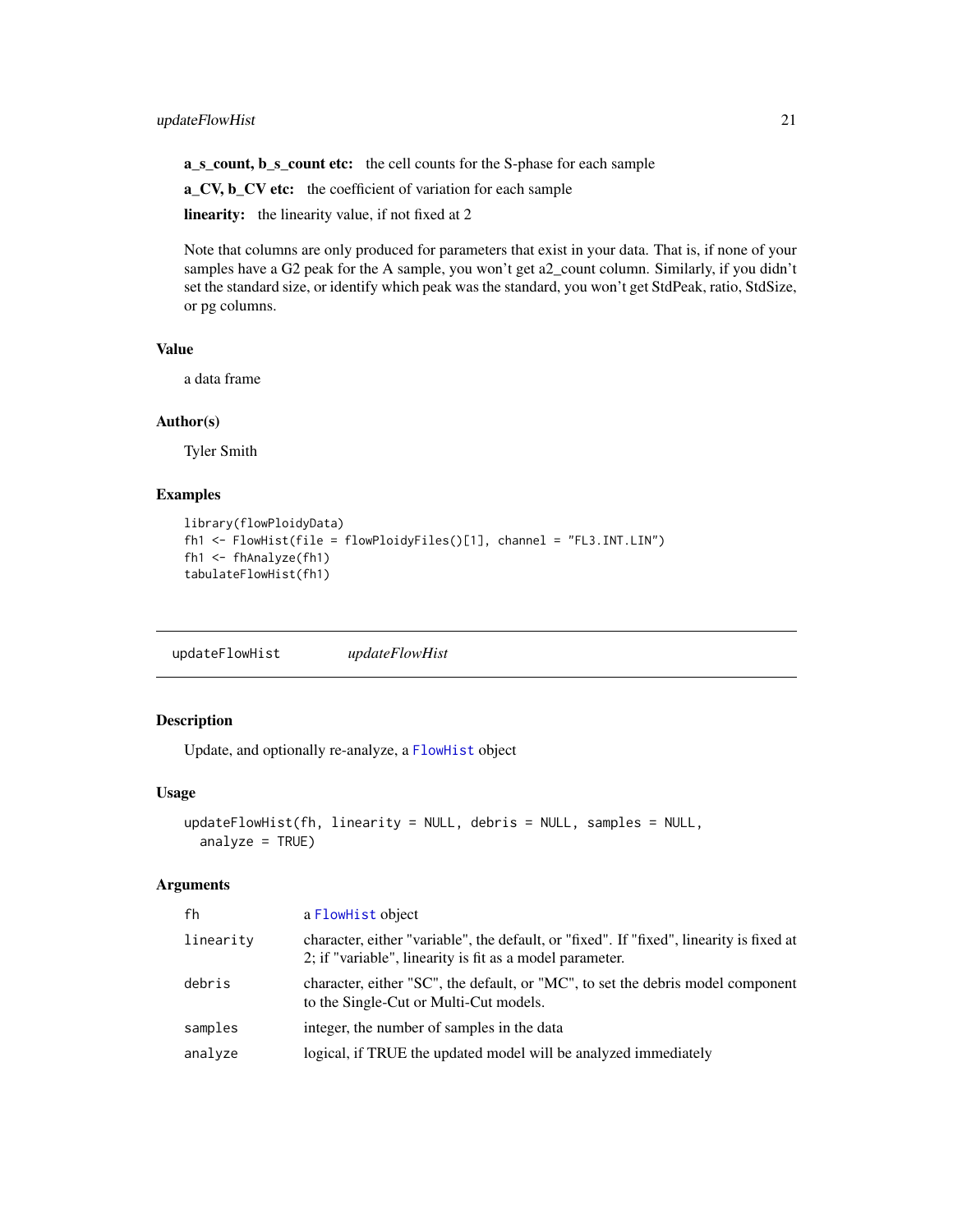## <span id="page-21-0"></span>Details

Allows users to switch the debris model from Single-Cut to Multi-Cut (or vice-versa), or to toggle linearity between fixed and variable.

# Value

a [FlowHist](#page-6-1) object with the modified values of linearity and/or debris, and, if analyze was TRUE, a new NLS fitting

# Author(s)

Tyler Smith

#### Examples

```
## defaults to 256 bins:
library(flowPloidyData)
fh1 <- FlowHist(file = flowPloidyFiles()[1], channel = "FL3.INT.LIN")
## default is Single-Cut, change that to Multi-Cut:
fh1mc <- updateFlowHist(fh1, debris = "MC")
plot(fh1)
```
<span id="page-21-1"></span>viewFlowChannels *viewFlowChannels*

#### Description

Displays the column names present in an FCS file

#### Usage

```
viewFlowChannels(file, emptyValue = TRUE)
```
#### Arguments

| file       | character, the name of an FCS data file; or the name of a FlowHist object.        |
|------------|-----------------------------------------------------------------------------------|
| emptyValue | boolean, passed to read. FCS, needed to deal with unusual FCS file formats.       |
|            | Default is TRUE - if your file loads without errors, then don't change this value |

# Details

A convenience function for viewing column names in a FCS data file, or a FlowHist object. Used to select one for the channel argument in [FlowHist](#page-6-1), or for viewing additional channels for use in gating.

# Value

A vector of column names from the FCS file/FlowHist object.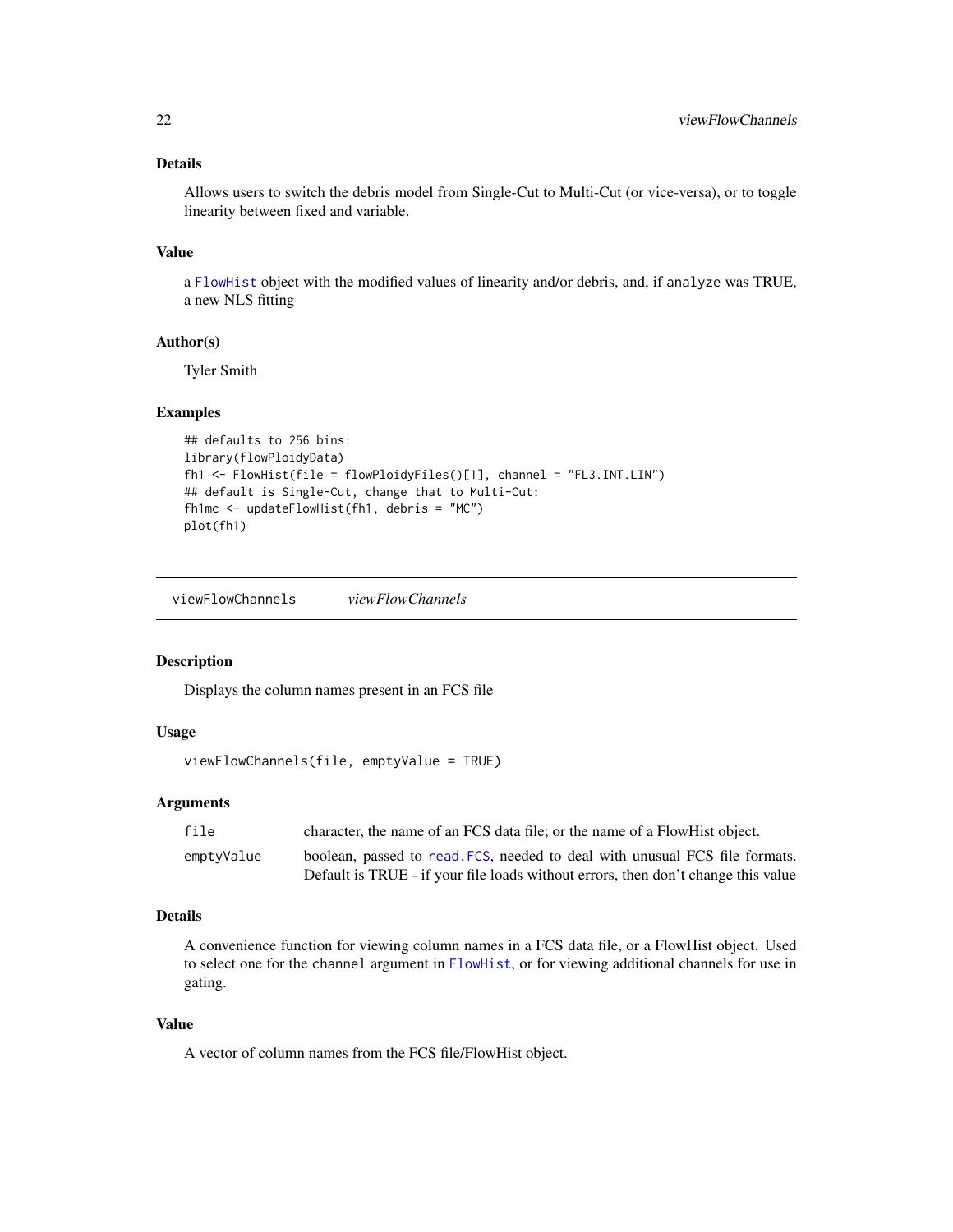# <span id="page-22-0"></span>viewFlowChannels 23

# Author(s)

Tyler Smith

# See Also

[FlowHist](#page-6-1)

# Examples

```
library(flowPloidyData)
viewFlowChannels(flowPloidyFiles()[1])
```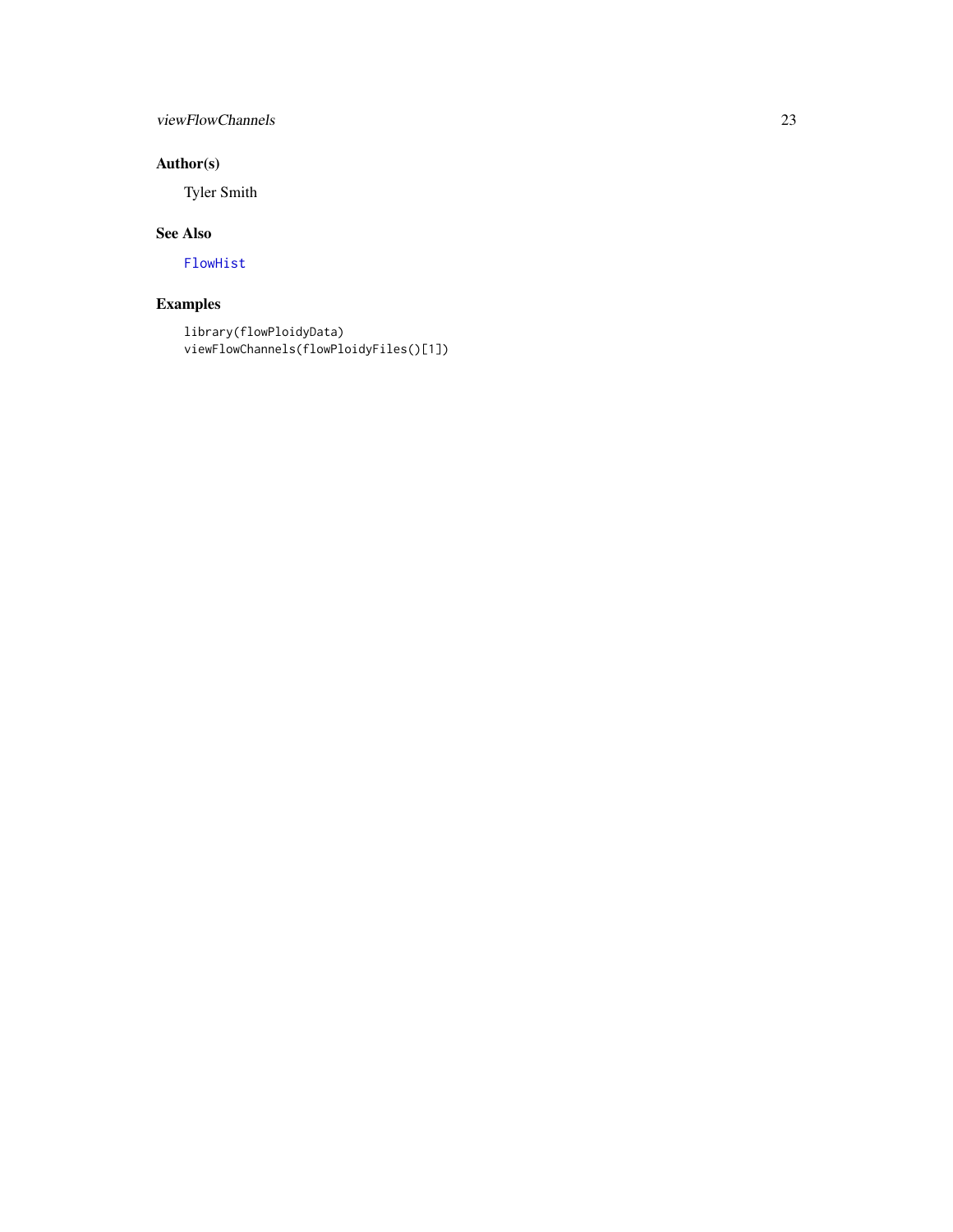# <span id="page-23-0"></span>**Index**

addComponents, *[6](#page-5-0)* addComponents *(*fhModels*)*, [6](#page-5-0)

batchFlowHist, *[7,](#page-6-0) [8](#page-7-0)*, *[10,](#page-9-0) [11](#page-10-0)* batchFlowHist *(*FlowHist*)*, [7](#page-6-0) browseFlowHist, [2,](#page-1-0) *[8](#page-7-0)[–11](#page-10-0)*

cleanPeaks, *[7](#page-6-0)*

DebrisModels, *[11](#page-10-0)*, *[15](#page-14-0)* dropComponents, *[6](#page-5-0)* dropComponents *(*fhModels*)*, [6](#page-5-0)

fhAccessors, [3,](#page-2-0) *[11](#page-10-0)* fhAnalyze, [5,](#page-4-0) *[10](#page-9-0)* fhAnnotation *(*fhAccessors*)*, [3](#page-2-0) fhArgs *(*fhAccessors*)*, [3](#page-2-0) fhBins *(*fhAccessors*)*, [3](#page-2-0) fhChannel *(*fhAccessors*)*, [3](#page-2-0) fhComps *(*fhAccessors*)*, [3](#page-2-0) fhCounts *(*fhAccessors*)*, [3](#page-2-0) fhCV *(*fhAccessors*)*, [3](#page-2-0) fhDebris *(*fhAccessors*)*, [3](#page-2-0) fhDoCounts, *[11](#page-10-0)* fhDoCV, *[11](#page-10-0)* fhDoNLS, *[11](#page-10-0)* fhDoRCS, *[11](#page-10-0)* fhFail *(*fhAccessors*)*, [3](#page-2-0) fhFile *(*fhAccessors*)*, [3](#page-2-0) fhG2 *(*fhAccessors*)*, [3](#page-2-0) fhGate *(*fhAccessors*)*, [3](#page-2-0) fhHistData *(*fhAccessors*)*, [3](#page-2-0) fhInit *(*fhAccessors*)*, [3](#page-2-0) fhLimits *(*fhAccessors*)*, [3](#page-2-0) fhLinearity *(*fhAccessors*)*, [3](#page-2-0) fhModel *(*fhAccessors*)*, [3](#page-2-0) fhModels, [6](#page-5-0) fhNLS *(*fhAccessors*)*, [3](#page-2-0) fhOpts *(*fhAccessors*)*, [3](#page-2-0) fhPeaks *(*fhAccessors*)*, [3](#page-2-0)

fhRaw *(*fhAccessors*)*, [3](#page-2-0) fhRCS *(*fhAccessors*)*, [3](#page-2-0) fhSamples *(*fhAccessors*)*, [3](#page-2-0) fhSpecialParams *(*fhAccessors*)*, [3](#page-2-0) fhStandards *(*fhAccessors*)*, [3](#page-2-0) fhStdPeak *(*fhAccessors*)*, [3](#page-2-0) fhStdSelected *(*fhAccessors*)*, [3](#page-2-0) fhStdSizes *(*fhAccessors*)*, [3](#page-2-0) findPeaks, *[7](#page-6-0)*, *[11](#page-10-0)* flowFrame, *[8](#page-7-0)* FlowHist, *[2](#page-1-0)[–7](#page-6-0)*, [7,](#page-6-0) *[8](#page-7-0)*, *[10,](#page-9-0) [11](#page-10-0)*, *[13,](#page-12-0) [14](#page-13-0)*, *[17](#page-16-0)[–23](#page-22-0)* flowModels, *[11](#page-10-0)* flowModels *(*fhModels*)*, [6](#page-5-0) flowPloidy, [10](#page-9-0) flowPloidy-package *(*flowPloidy*)*, [10](#page-9-0) FlowStandards, *[9](#page-8-0)*, *[11](#page-10-0)*, [11](#page-10-0)

gauss, [12](#page-11-0) GaussianComponents, *[11](#page-10-0)* GaussianComponents *(*gauss*)*, [12](#page-11-0)

makeModel, *[6](#page-5-0)* makeModel *(*fhModels*)*, [6](#page-5-0) ModelComponent, *[6](#page-5-0)*, *[11](#page-10-0)*, *[13](#page-12-0)*, [13,](#page-12-0) *[15](#page-14-0)*

pickInit, *[10](#page-9-0)*, [16,](#page-15-0) *[17](#page-16-0)* plot, *[18](#page-17-0)* plot.FlowHist, *[10](#page-9-0)*, [17](#page-16-0) plotFH, *[11](#page-10-0)*, [18](#page-17-0)

read.FCS, *[8](#page-7-0)*, *[22](#page-21-0)* resetFlowHist, *[11](#page-10-0)*, *[19](#page-18-0)*

setBins, *[10](#page-9-0)*, *[19](#page-18-0)*, [19](#page-18-0) setGate, *[11](#page-10-0)* setLimits, *[6](#page-5-0)* setLimits *(*fhModels*)*, [6](#page-5-0) stdPeak, *[12](#page-11-0)* stdPeak *(*FlowStandards*)*, [11](#page-10-0) stdSelected, *[12](#page-11-0)* stdSelected *(*FlowStandards*)*, [11](#page-10-0)